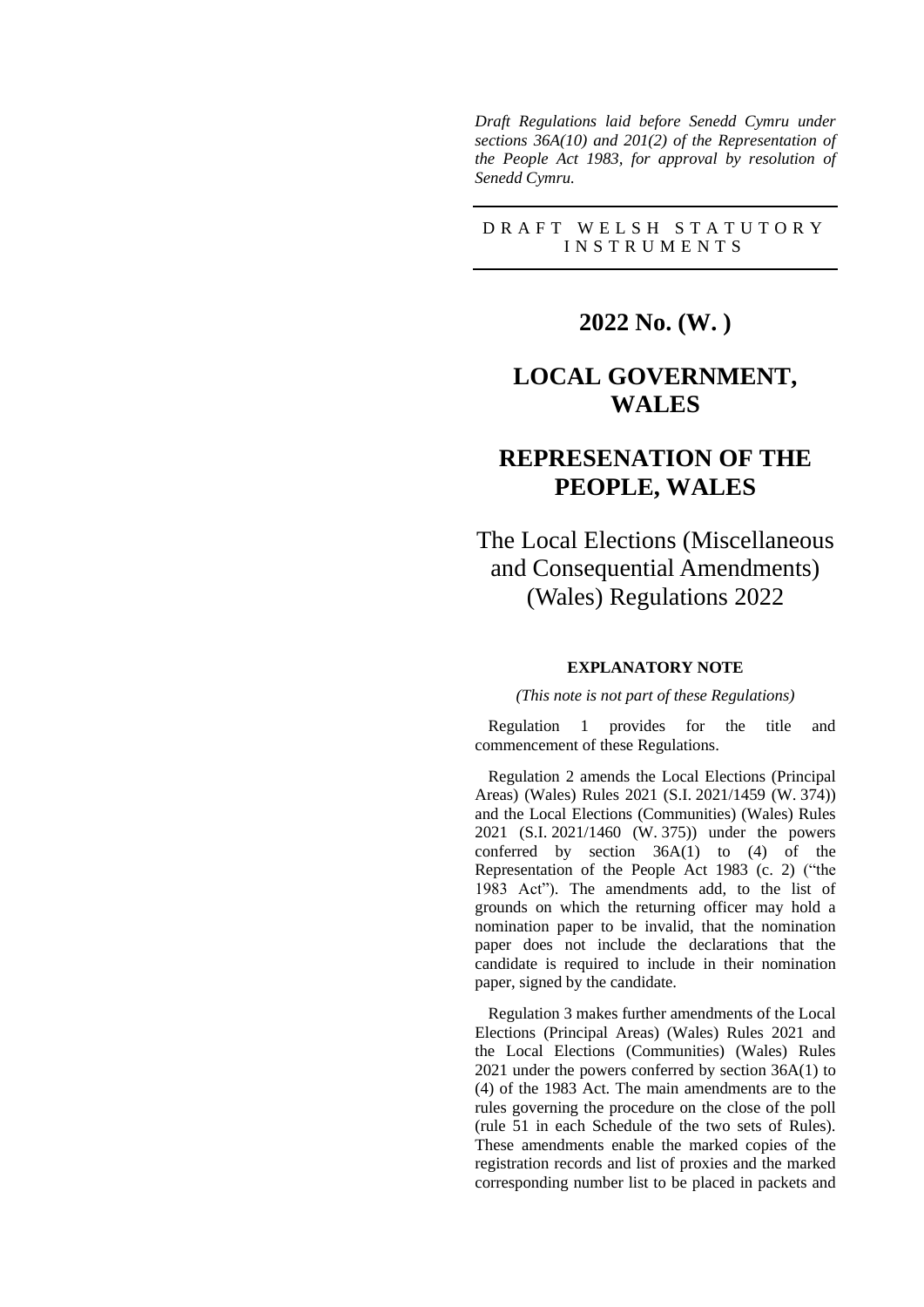sealed at a place other than the polling station. In consequence of this, rule 30 of each Schedule is also amended so that the presiding officer may authorise the clerks appointed by the returning officer to act in any place where the presiding officer is carrying out functions.

Regulation 4 amends rule 31 of Schedule 2 to the Local Elections (Communities) (Wales) Rules 2021 under the powers conferred by section 36A(1), (3) and (4) of the 1983 Act. Schedule 2 sets out the rules that apply where the poll at a community election is combined with the poll at certain other elections. The amendments provide for the issue of official poll cards at the community election to be at the request of the council, except for poll cards issued to electors with anonymous entries which must be issued regardless of whether there is a request. The amendments correct an oversight in those Rules and mean that the position as respects the issue of poll cards at community elections is the same whether or not the poll is combined.

Regulation 5 makes amendments relating to the timetable for elections. Paragraphs (2) and (3) amend the Local Elections (Principal Areas) (Wales) Rules 2021 and the Local Elections (Communities) (Wales) Rules 2021 so as to add, to the list of days that are disregarded in calculating periods of time in the election timetable, days appointed for public thanksgiving or mourning. The amendments correct an omission in those Rules and are made under the powers conferred by section 36A(1) to (4) of the 1983 Act. Paragraph (1) makes a related amendment to section 40(1) of the 1983 Act and likewise corrects an omission there. The effect of the amendment is that, where the poll at an ordinary local government election in Wales would fall on a Saturday, a Sunday, Christmas Eve, Christmas Day, Good Friday, a bank holiday or a day appointed for public thanksgiving or mourning, the election is postponed until the first day afterwards that is not one of those days. This amendment is made under the powers conferred by section 36A(5) and (6) of the 1983 Act.

Regulation 6 amends sections 67, 69 and 70 of the 1983 Act under the powers conferred by section 36A(5) and (6) of that Act. Under rule 9(6) of each of Schedules 1 and 2 to the Local Elections (Principal Areas) (Wales) Rules 2021, it is possible for a candidate at an election of councillors to a county or county borough council in Wales to include a statement in their home address form that their home address must not be made public. Where the candidate does this, their home address is not included in the statement of persons nominated or on the ballot paper. However, some candidates also act as their own election agent, which means that their home address would fall to be published under section 67(6) of the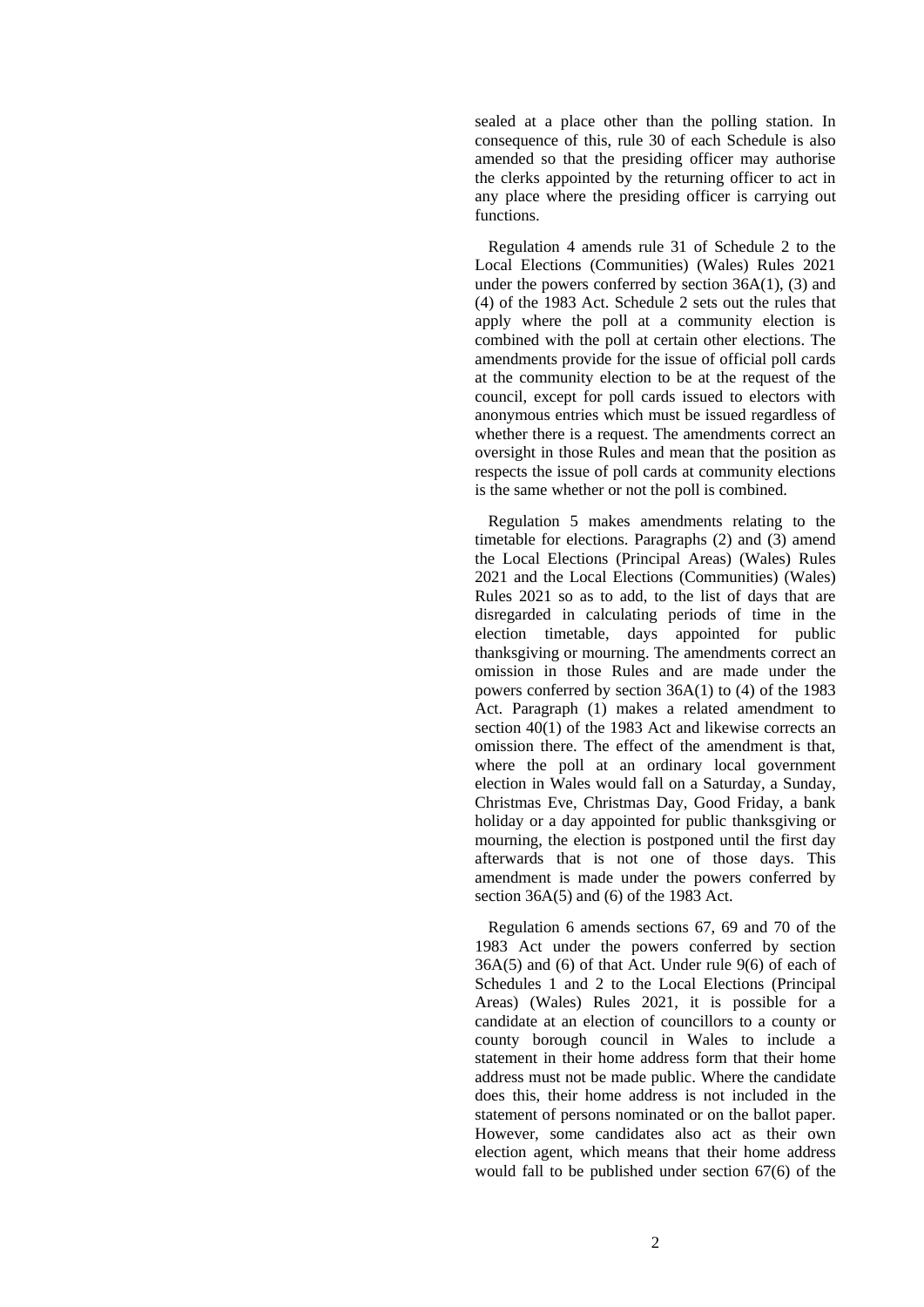1983 Act. As this is inconsistent with the policy of allowing candidates to keep their home address private, regulation 6(2) amends section 67 to ensure that, where a candidate acting as their own election agent has stated in their home address form that the home address must not be made public, the home address is not published under section 67(6). Instead, only basic information, generally the name of the local government area in which the candidate lives, is published.

Regulation 6(3) and (4) makes related amendments to section 69 of the 1983 Act to deal with the situation where the candidate uses their home as their office, with the consequence that their home address would fall to be declared as their office address and included as such in the public notice under section 67(6). The amendments allow the candidate in this situation to provide an address in England or Wales other than their home address ("a correspondence address"), which may then be used by electoral administrators and others to serve notices etc. relating to the election. Where the candidate does this, the correspondence address is published in the notice under section 67(6) (rather than the office address) and notices etc. delivered to the correspondence address are deemed to be served in the same way that they would be if delivered to the office address.

Regulation 6(5) and (6) amends section 70 of the 1983 Act which deals with the position of a candidate who becomes their own election agent by default, generally because they have not appointed anyone as their election agent. The amendments provide for the candidate to be deemed to have an office at the home address given in their home address form if that address is in England or Wales and otherwise at the address by virtue of which they established their qualification to be a candidate ("the qualifying address"). The amendments also deal with the application of sections 67 and 69 in this situation. Section 67 applies in the usual way. However, the candidate will not have any opportunity to provide an alternative correspondence address under section 69. In consequence, the candidate's deemed office address will always be included in the public notice given.

Regulation 7 is made under the powers conferred by section 36A(5) and (6) of the 1983 Act. Regulation 7(1) introduces Schedule 1 which amends the Local Elections (Principal Areas) (England and Wales) Rules 2006 (S.I. 2006/3304) so that they apply only in relation to England. Provision for the conduct of local elections for principal areas in Wales is now made by the Local Elections (Principal Areas) (Wales) Rules 2021. Regulation 7(2) introduces Schedule 2 which<br>amends the Local Elections (Parishes and amends the Local Elections (Parishes and Communities) (England and Wales) Rules 2006 (S.I.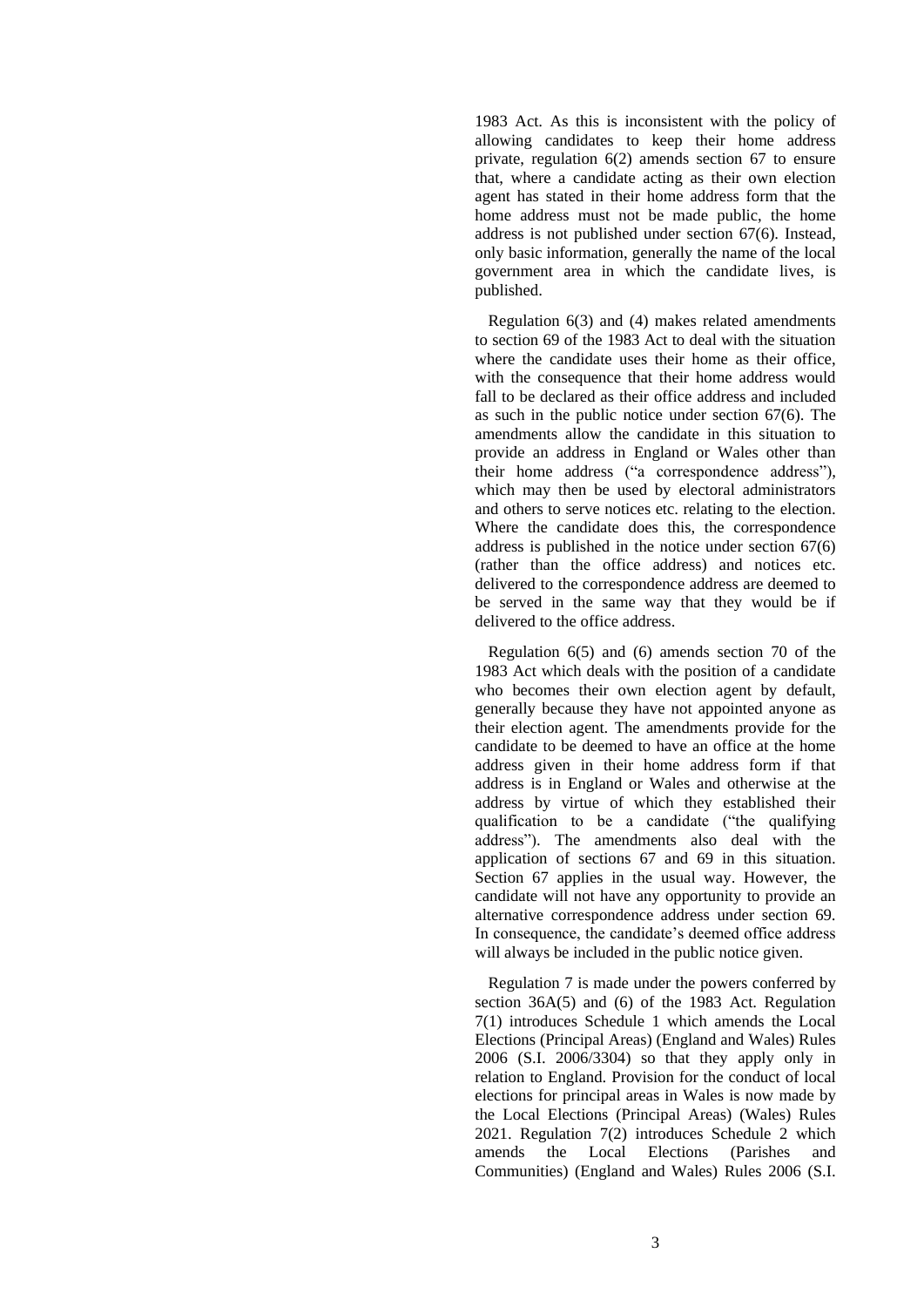2006/3305) so that they apply only in relation to parishes in England. Provision for the conduct of local elections for communities in Wales is now made by the Local Elections (Communities) (Wales) Rules 2021.

Regulation 8 is made under the powers conferred by section 36A(5) and (6) of the 1983 Act. It revokes the Local Elections (Principal Areas) (Welsh Forms) Order 2007 (S.I. 2007/1015), the Local Elections (Communities) (Welsh Forms) Order 2007 (S.I. 2007/1013) and instruments amending those Orders. The Orders are now spent in consequence of the provision made by the Local Elections (Principal Areas) (Wales) Rules 2021 and the Local Elections (Communities) (Wales) Rules 2021.

Regulation 9 introduces Schedule 3 which amends Schedule 4 to the National Assembly for Wales (Representation of the People) Order 2007 (S.I. 2007/236) ("the 2007 Order"). Schedule 4 to the 2007 Order makes provision about what happens where the poll at a Senedd Cymru election is combined with the poll at a local government election in Wales.

Part 1 of Schedule 3 amends Part 1 of Schedule 4 to the 2007 Order in consequence of provisions of the Local Government and Elections (Wales) Act 2021 (asc 1) ("the 2021 Act"). For example, paragraph 2 of the Schedule changes a reference to section 36 of the 1983 Act to a reference to section 36A of that Act, a change that is necessary because amendments made by section 13 of the 2021 Act have the effect that the power to make rules governing the conduct of elections in Wales is now conferred by section 36A rather than section 36. The amendments in Part 1 are made under the powers conferred by section 173(1) and (2) of the 2021 Act.

Part 2 of Schedule 3 substitutes a new Part 3 of Schedule 4 to the 2007 Order, setting out the application with modifications of provisions of the Local Elections (Principal Areas) (Wales) Rules 2021 where the poll at a principal area election is combined with the poll at a Senedd Cymru election. This is necessary because the Local Elections (Principal Areas) (England and Wales) Rules 2006 no longer apply in relation to Wales. The amendments in Part 2 are made under the powers conferred by section 36A(5) and (6) of the 1983 Act.

Part 3 of Schedule 3 substitutes a new Part 4 of Schedule 4 to the 2007 Order, setting out the application with modifications of provisions of the Local Elections (Communities) (Wales) Rules 2021 where the poll at a community election is combined with the poll at a Senedd Cymru election. This is necessary because the Local Elections (Parishes and Communities) (England and Wales) Rules 2006 no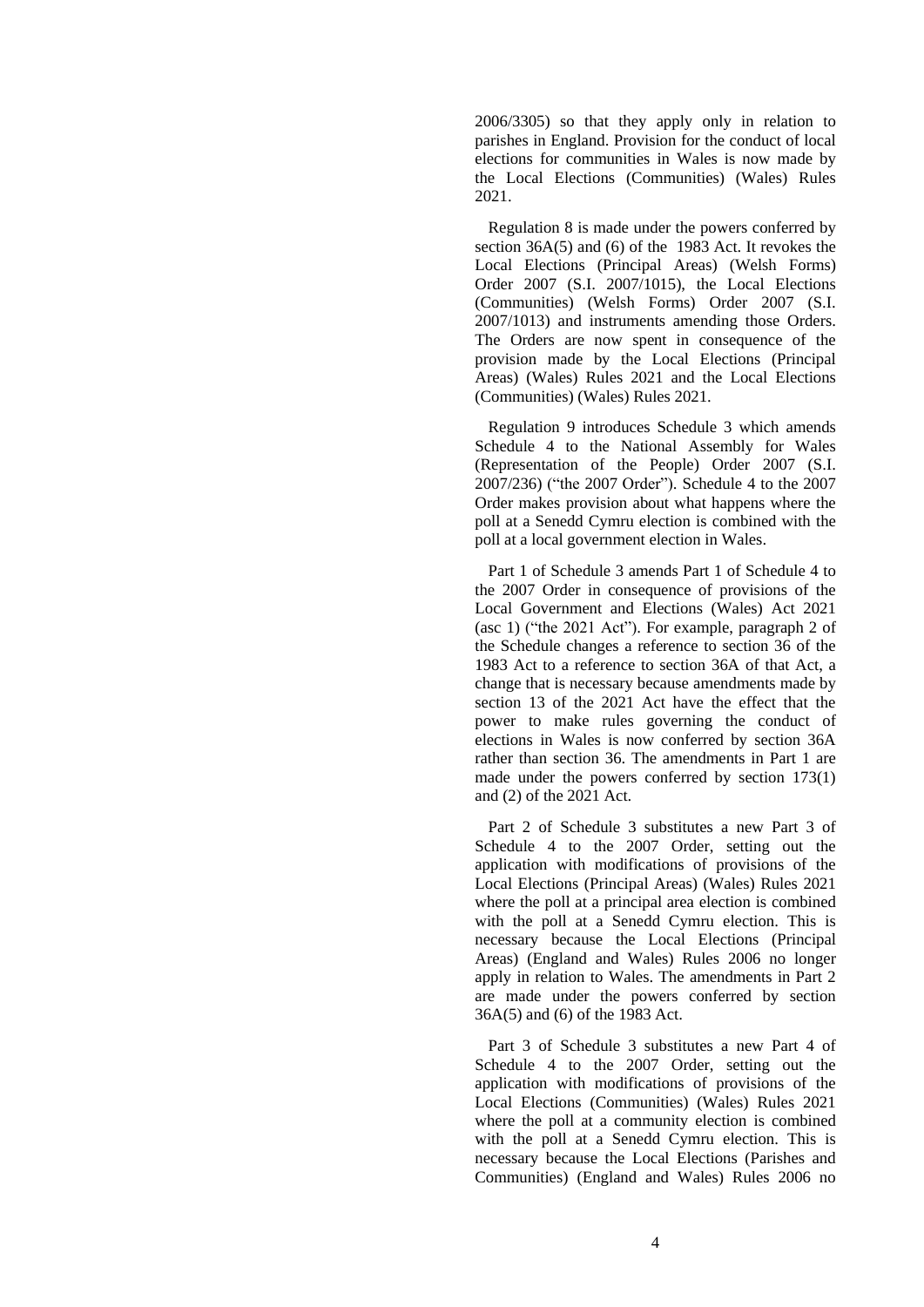longer apply in relation to Wales. The amendments in Part 3 are made under the powers conferred by section 36A(5) and (6) of the 1983 Act.

Regulation 10 amends regulation 56(3B) and (3C) of the Representation of the People (England and Wales) Regulations 2001 (S.I. 2001/341) and is made under the powers conferred by paragraphs  $4(2)(c)$  and  $6(7)$ and (8) of Schedule 4 to the Representation of the People Act 2000 (c. 2). Regulation 56(3B) and (3C) was inserted by regulation 8 of the Local Government (Coronavirus) (Postponement of Elections) (Wales) (No. 2) Regulations 2020 (S.I. 2020/1399 (W. 310)) and, under regulation 8(4), the regulation would expire at the end of 3 December 2022. Regulation 56(3B) and (3C) enabled certain applications relating to proxy voting to be made up until 5 p.m. on the day of the poll at a local government by-election in Wales on grounds related to the Covid-19 pandemic. The regulation was subsequently amended by the Representation of the People (Amendment) (Wales) (Coronavirus) Regulations 2021 (S.I. 2021/193 (W. 44)) and the Representation of the People (Amendment) (Wales) (Coronavirus) (No. 2) Regulations 2021 (S.I. 2021/1247 (W. 319)), with the latter Regulations extending the application of the amendments to byelections the poll for which falls before 28 March 2022. Regulation 10(2) and (3) makes further amendments to extend the application of the amendments to all local government elections in Wales the poll for which falls before 31 May 2023. Regulation 10(4) makes consequential amendments, including the omission of regulation 8(4) of the Local Government (Coronavirus) (Postponement of Elections) (Wales) (No. 2) Regulations 2020.

Regulation 11 introduces Schedule 4 which makes further consequential amendments.

- Paragraph 1 omits provisions of the 2021 Act which are now spent. These amendments are made under the powers conferred by section 36A(5) and (6) of the 1983 Act.
- Paragraph 2 of that Schedule amends regulation 6 of the Representation of the People (Combination of Polls) (England and Wales) Regulations 2004 (S.I. 2004/294). This is necessary as provision about the expenses of returning officers at local elections in Wales is now made by section 36C of the 1983 Act (as inserted by paragraph 2(5) of Schedule 2 to the 2021 Act). These amendments are made under the powers conferred by section 173(1) and (2) of the 2021 Act.
- Paragraph 3 of that Schedule amends regulation 4 of the Police and Crime Commissioner Elections (Functions of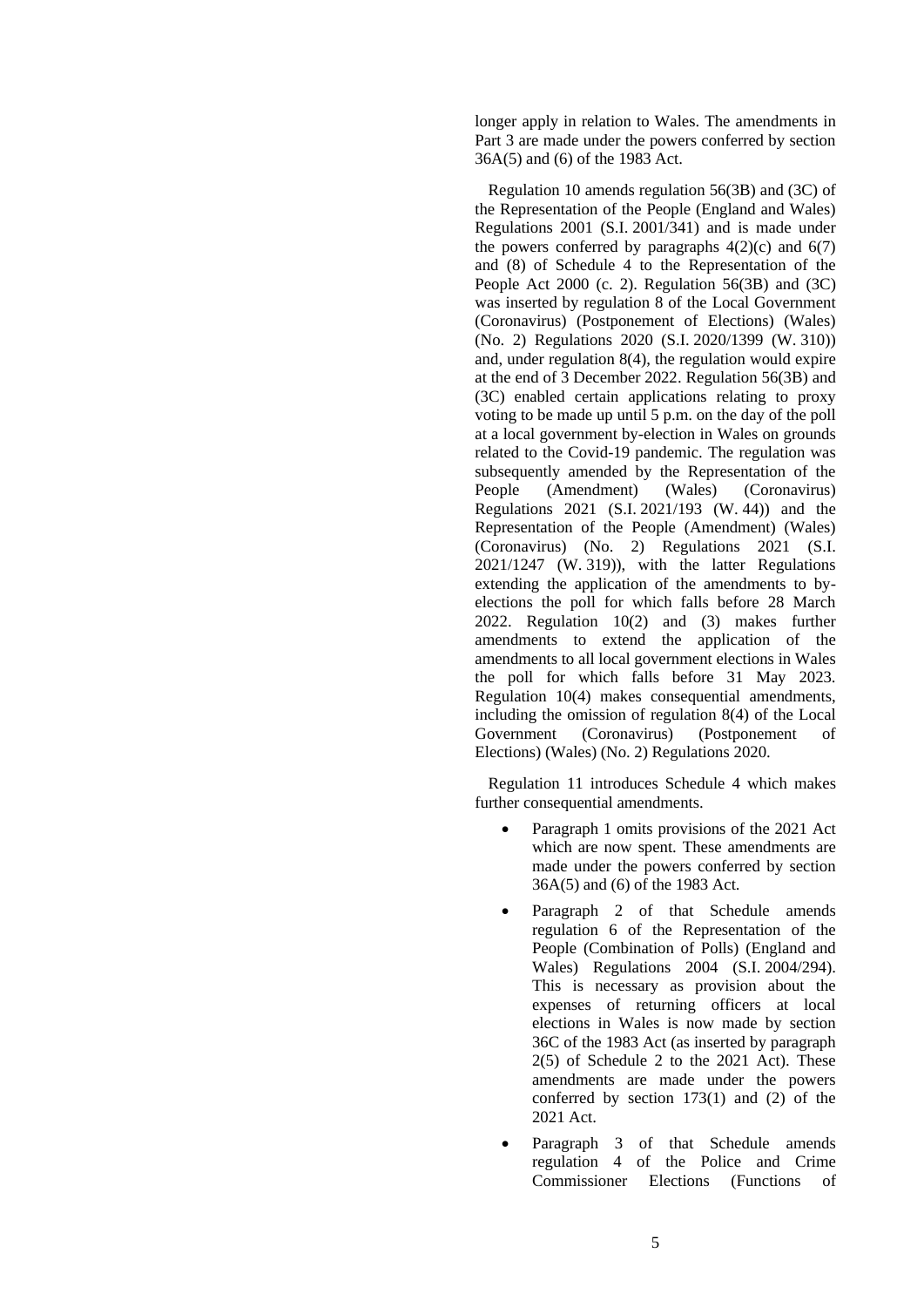Returning Officers) Regulations 2012 (S.I. 2012/1918) to add references to rule 55 of each of the Local Elections (Principal Areas) (Wales) Rules 2021 and the Local Elections (Communities) (Wales) Rules 2021 (dealing with the separation of ballot papers at combined polls). This is necessary because the existing references to provisions of the Local Elections (Principal Areas) (England and Wales) Rules 2006 and the Local Elections (Parishes and Communities) (England and Wales) Rules 2006 will no longer apply in relation to Wales. These amendments are made under the powers conferred by section 36A(5) and (6) of the 1983 Act.

Regulation 12 makes transitional provision so that relevant revocations and other amendments made by the Regulations do not affect the conduct of an election of councillors to a county council, county borough council or community council in Wales where the poll at the election takes place before 5 May 2022. This regulation is made under the powers conferred by section 36A(5) of the 1983 Act.

The Welsh Ministers' Code of Practice on the carrying out of Regulatory Impact Assessments was considered in relation to these Regulations. As a result, a regulatory impact assessment has been prepared as to the likely costs and benefits of complying with these Regulations. A copy can be obtained from the Local Government Democracy Division, Welsh Government, Cathays Park, Cardiff, CF10 3NQ and on the Welsh government website at [www.gov.wales.](http://www.gov.wales/)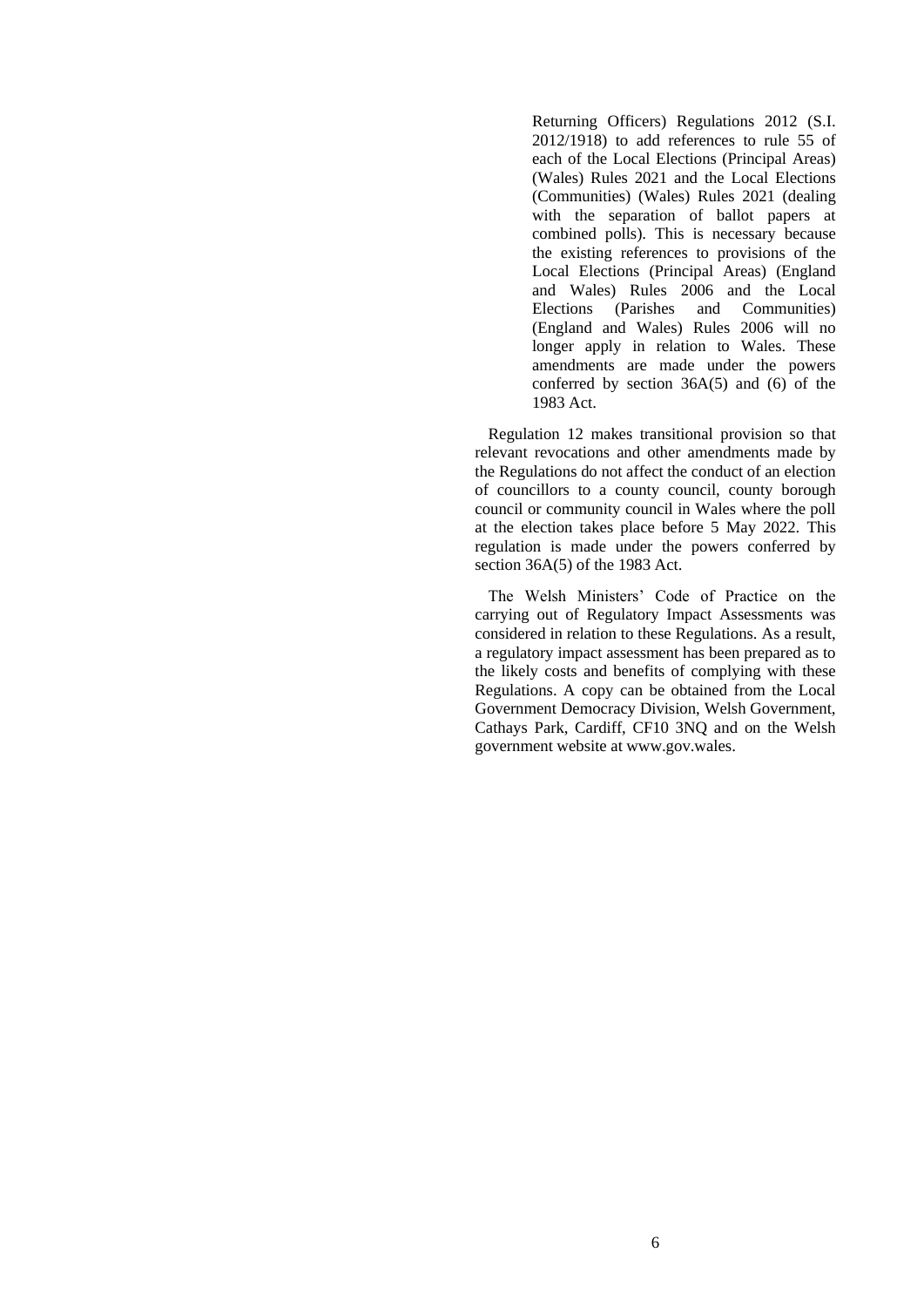*Draft Regulations laid before Senedd Cymru under sections 36A(10) and 201(2) of the Representation of the People Act 1983, for approval by resolution of Senedd Cymru.*

### D R A F T W E L S H S T A T U T O R Y I N S T R U M E N T S

## **2022 No. (W. )**

# **LOCAL GOVERNMENT, WALES**

# **REPRESENTATION OF THE PEOPLE, WALES**

# The Local Elections (Miscellaneous and Consequential Amendments) (Wales) Regulations 2022

*Made \*\*\**

*Coming into force 10 March 2022*

The Welsh Ministers, in exercise of the powers conferred by section  $36A(1)$  to  $(6)$  of the Representation of the People Act 1983(**1**), by paragraphs  $4(2)(c)$  and  $6(7)$  and  $(8)$  of Schedule 4 to the Representation of the People Act 2000(**2**) and by section 173(1) and (2) of the Local Government and Elections (Wales) Act 2021(**3**) make the following Regulations.

In accordance with section  $7(1)$  and  $(2)(e)$  of the Political Parties, Elections and Referendums Act

<sup>(</sup>**1**) 1983 c. 2. Section 36A was inserted by section 13(3) of the Local Government and Elections (Wales) Act 2021 (asc 1). The power to make rules under section 36A may be exercised to make regulations by virtue of section 39(1) of the Legislation (Wales) Act 2019 (anaw 4).

<sup>(</sup>**2**) 2000 c. 2. Functions of the Secretary of State under that Act, so far as exercisable within devolved competence, were transferred to the Welsh Ministers by S.I. 2018/644. Paragraph 4 of Schedule 4 was amended by section 14 of the Electoral Administration Act 2006 (c. 22). For the definition of "prescribed" in Schedule 4, see paragraph 1(2) of that Schedule and section 202(1) of the Representation of the People Act 1983. (**3**) 2021 asc 1.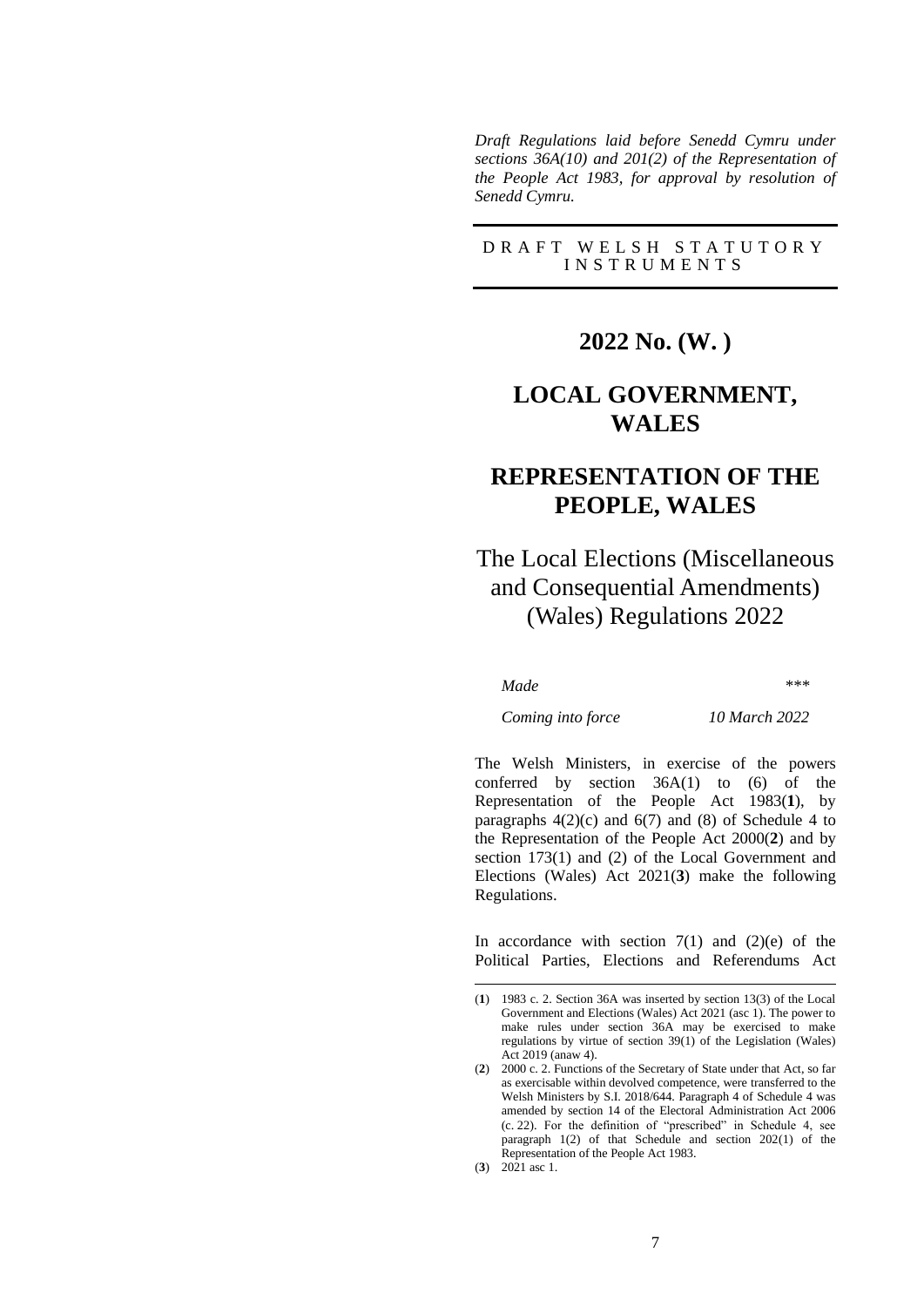2000(**1**), the Welsh Ministers have consulted with the Electoral Commission. In accordance with section 36A(7) of the Representation of the People Act 1983, the Welsh Ministers have also consulted such other persons as they considered appropriate.

In accordance with sections 36A(10) and 201(2) of the Representation of the People Act 1983(**2**), a draft of this instrument has been laid before, and approved by a resolution of, Senedd Cymru(**3**).

#### **Title and commencement**

**1.**—(1) The title of these Regulations is the Local Elections (Miscellaneous and Consequential Amendments) (Wales) Regulations 2022.

(2) These Regulations come into force on 10 March 2022.

#### **Amendment of the 2021 Rules: validity of nomination papers**

**2.**—(1) The Local Elections (Principal Areas) (Wales) Rules 2021(**4**) are amended in accordance with paragraphs (2) and (3).

(2) In Schedule 1, in rule 10(3) (decisions as to validity of nomination papers), after sub-paragraph (a) insert—

> "(aa) that the nomination paper does not include the declarations required by rule 5(3)(d), signed by the candidate;".

(3) In Schedule 2, in rule 10(3) (decisions as to validity of nomination papers), after sub-paragraph (a) insert—

> "(aa) that the nomination paper does not include the declarations required by rule  $5(3)(d)$ , signed by the candidate;".

(4) The Local Elections (Communities) (Wales) Rules 2021(**5**) are amended in accordance with paragraphs (5) and (6).

(5) In Schedule 1, in rule 10(3) (decisions as to validity of nomination papers), after sub-paragraph (a) insert—

> "(aa) that the nomination paper does not include the declarations required by rule  $5(3)(d)$ , signed by the candidate;".

<sup>(</sup>**1**) [2000 c. 41.](https://www.legislation.gov.uk/id/ukpga/2000/41) 

<sup>(</sup>**2**) Paragraph 1(2) of Schedule 4 to the Representation of the People Act 2000 provides that Schedule 4 has effect as if it were contained in Part 1 of the Representation of the People Act 1983.

<sup>(</sup>**3**) See also section 40 of the Legislation (Wales) Act 2019 for provision about the procedure that applies to this instrument.

<sup>(</sup>**4**) S.I. 2021/1459 (W. 374).

<sup>(</sup>**5**) S.I. 2021/1460 (W. 375).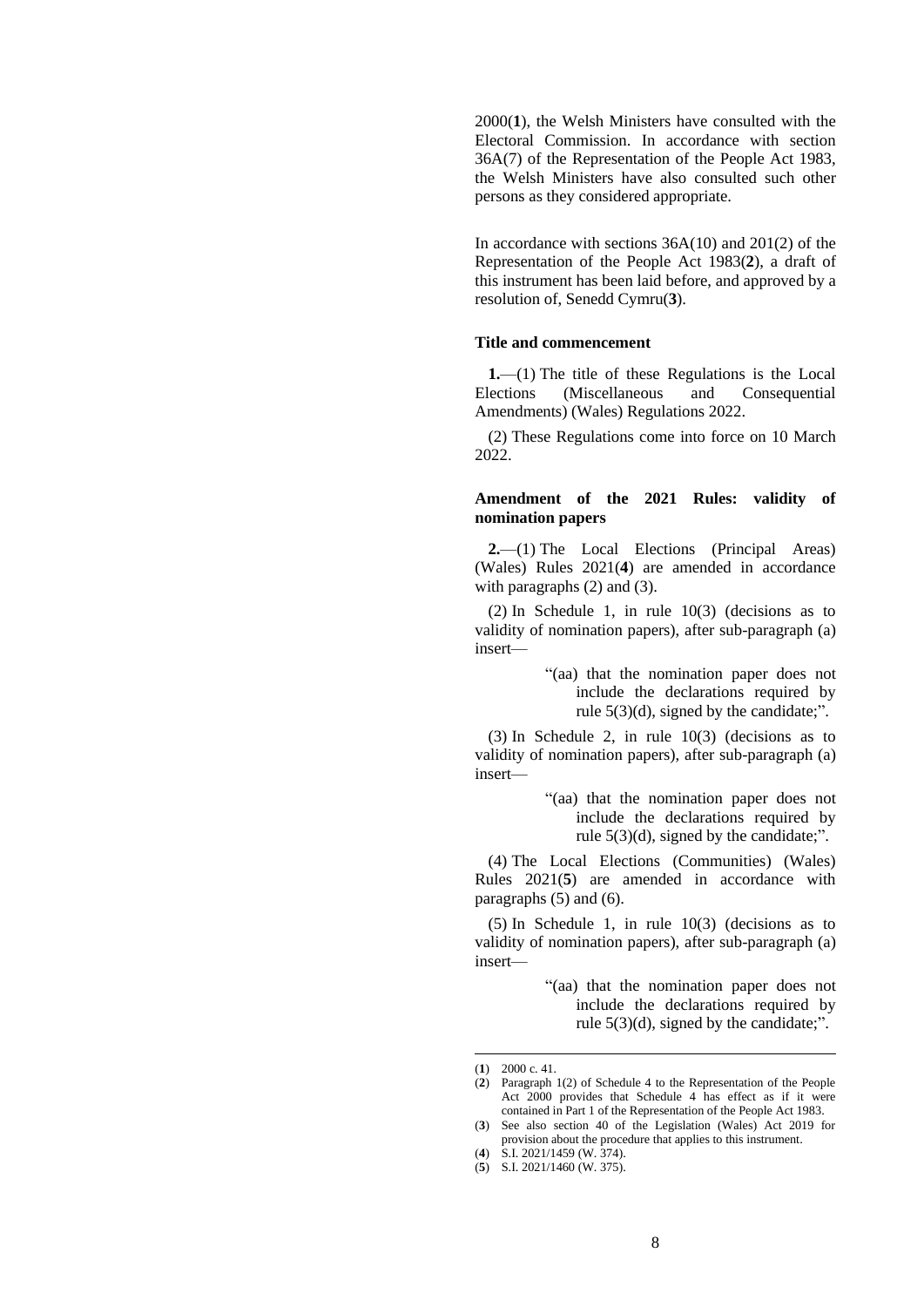(6) In Schedule 2, in rule 10(3) (decisions as to validity of nomination papers), after sub-paragraph (a) insert—

> "(aa) that the nomination paper does not include the declarations required by rule 5(3)(d), signed by the candidate;".

### **Amendment of the 2021 Rules: procedure on close of poll**

**3.**—(1) The Local Elections (Principal Areas) (Wales) Rules 2021 are amended in accordance with paragraphs (2) and (3).

(2) In Schedule 1—

- (a) in rule 30 (appointment of presiding officers and clerks), in paragraph (5), omit "at a polling station";
- (b) in rule 51 (procedure on close of poll)—
	- (i) in paragraph (3), omit the words from "In the presence" to "polling station,";
	- (ii) after paragraph (3) insert—

"(3A) The presiding officer must do anything required by paragraph  $(3)(a)$ ,  $(b)$ ,  $(e)$  or  $(f)$  in the polling station, in the presence of any polling agents who are there.

(3B) The presiding officer may do anything required by paragraph  $(3)(c)$  or  $(d)$ —

- (a) in the polling station, in the presence of any polling agents who are there, or
- (b) if the presiding officer has informed the polling agents and given them an opportunity to attend, at any other place that the presiding officer considers appropriate, in the presence of any polling agents who are there."
- (3) In Schedule 2—
	- (a) in rule 30 (appointment of presiding officers and clerks), in paragraph (5), omit "at a polling station";
	- (b) in rule 51 (procedure on close of poll)—
		- (i) in paragraph (3), omit the words from "In the presence" to "polling station,";
		- (ii) after paragraph (3) insert—

"(3A) The presiding officer must do anything required by paragraph  $(3)(a)$ ,  $(b)$ ,  $(e)$  or  $(f)$  in the polling station, in the presence of any polling agents appointed for the purposes of the principal area election or a relevant election who are there.

(3B) The presiding officer may do anything required by paragraph  $(3)(c)$  or  $(d)$ —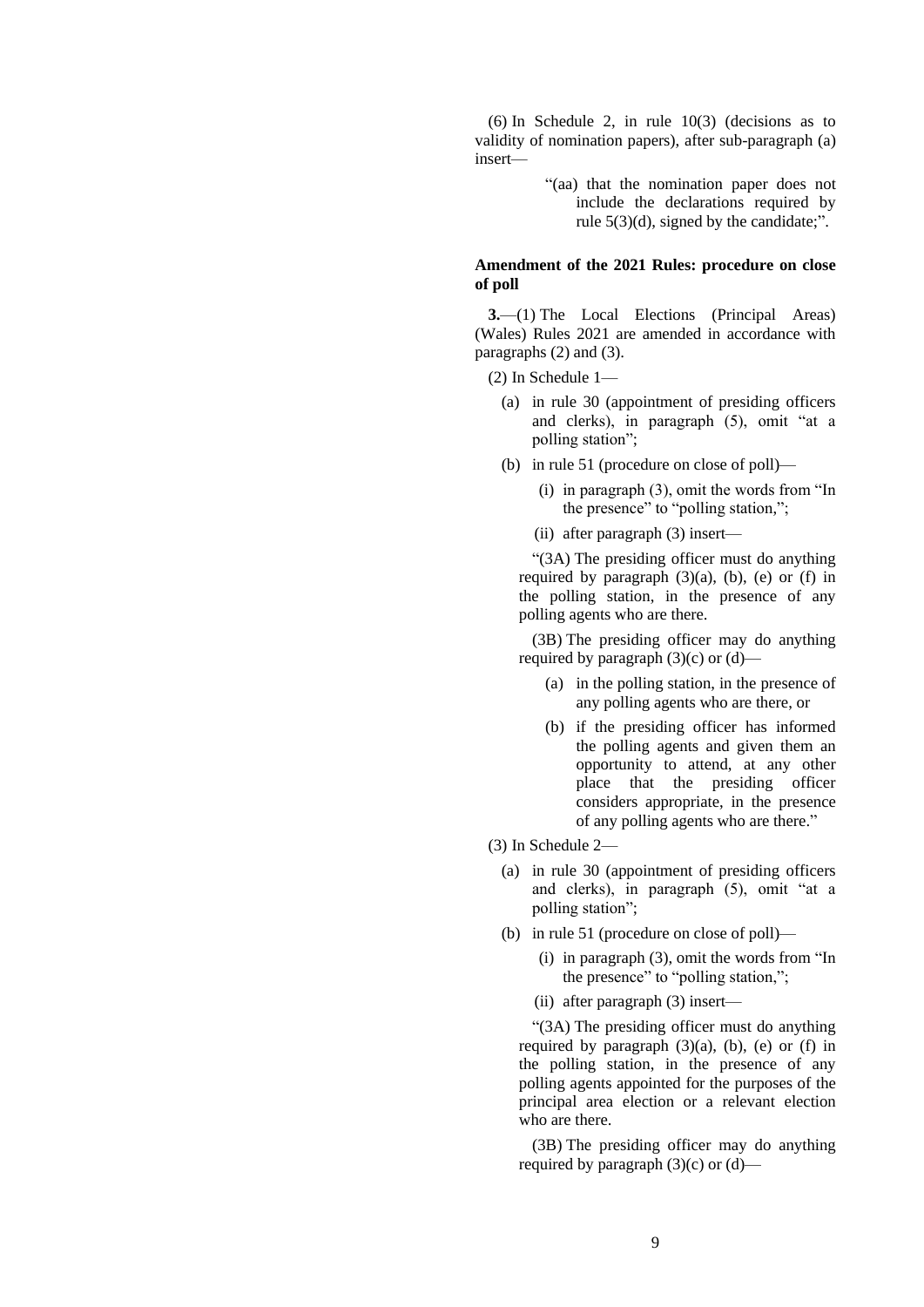- (a) in the polling station, in the presence of any polling agents appointed for the purposes of the principal area election or a relevant election who are there, or
- (b) if the presiding officer has informed the polling agents appointed for the purposes of the principal area election or a relevant election and given them an opportunity to attend, at any other place that the presiding officer considers appropriate, in the presence of any of those polling agents who are there."

(4) The Local Elections (Communities) (Wales) Rules 2021 are amended in accordance with paragraphs (5) and (6).

(5) In Schedule 1—

- (a) in rule 30 (appointment of presiding officers and clerks), in paragraph (5), omit "at a polling station";
- (b) in rule 51 (procedure on close of poll)—
	- (i) in paragraph (3), omit the words from "In the presence" to "polling station,";
	- (ii) after paragraph (3) insert—

"(3A) The presiding officer must do anything required by paragraph  $(3)(a)$ ,  $(b)$ ,  $(e)$  or  $(f)$  in the polling station, in the presence of any polling agents who are there.

(3B) The presiding officer may do anything required by paragraph  $(3)(c)$  or  $(d)$ —

- (a) in the polling station, in the presence of any polling agents who are there, or
- (b) if the presiding officer has informed the polling agents and given them an opportunity to attend, at any other place that the presiding officer considers appropriate, in the presence of any polling agents who are there."

(6) In Schedule 2—

- (a) in rule 30 (appointment of presiding officers and clerks), in paragraph (5), omit "at a polling station";
- (b) in rule 51 (procedure on close of poll)—
	- (i) in paragraph (3), omit the words from "In the presence" to "polling station,";
	- (ii) after paragraph (3) insert—

"(3A) The presiding officer must do anything required by paragraph  $(3)(a)$ ,  $(b)$ ,  $(e)$  or  $(f)$  in the polling station, in the presence of any polling agents appointed for the purposes of the community election or a relevant election who are there.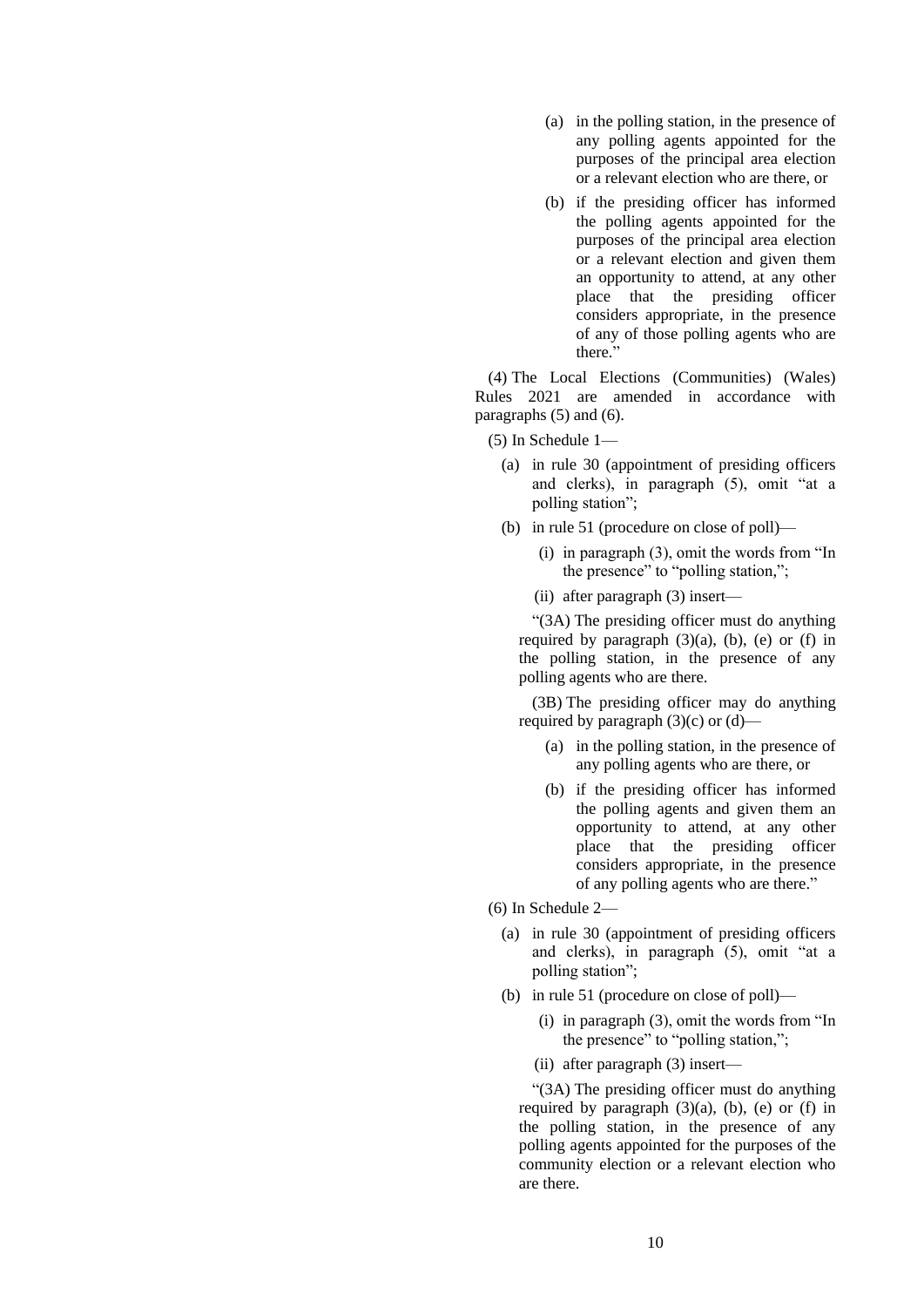(3B) The presiding officer may do anything required by paragraph  $(3)(c)$  or  $(d)$ —

- (a) in the polling station, in the presence of any polling agents appointed for the purposes of the community election or a relevant election who are there, or
- (b) if the presiding officer has informed the polling agents appointed for the purposes of the community election or a relevant election and given them an opportunity to attend, at any other place that the presiding officer considers appropriate, in the presence of any of those polling agents who are there."

#### **Amendment of the 2021 Rules: community elections: issue of official poll cards**

**4.**—(1) In the Local Elections (Communities) (Wales) Rules 2021, in Schedule 2, rule 31 (issue of official poll cards) is amended as follows.

(2) At the beginning insert—

"(A1) The community council may, not later than 4 p.m. on the nineteenth day before the day of election, request the returning officer to issue poll cards for the election."

(3) In paragraph (1), for "after publishing notice of the election" substitute "after receiving the request".

(4) After paragraph (1) insert—

"(1A) In the case of an elector with an anonymous entry, the returning officer must issue the appropriate poll card whether or not the council has requested the issue of poll cards under paragraph (A1)."

#### **Amendments relating to the election timetable**

**5.**—(1) In section 40(1) of the Representation of the People Act 1983 (timing as to local elections in England and Wales)(**1**), after "section 37" insert ", section 37ZA".

(2) In rule 3(1) of the Local Elections (Principal Areas) (Wales) Rules 2021 (interpretation), in the definition of "excluded day", after paragraph (f) insert—

> "(g) a day appointed for public thanksgiving or mourning;".

<sup>(</sup>**1**) Section 40 was amended by section 19 of the Representation of the People Act 1985 (c. 50), by paragraph 50 of Schedule 1 to the Electoral Administration Act 2006 and by section 15(3) of the Electoral Registration and Administration Act 2013 (c. 6).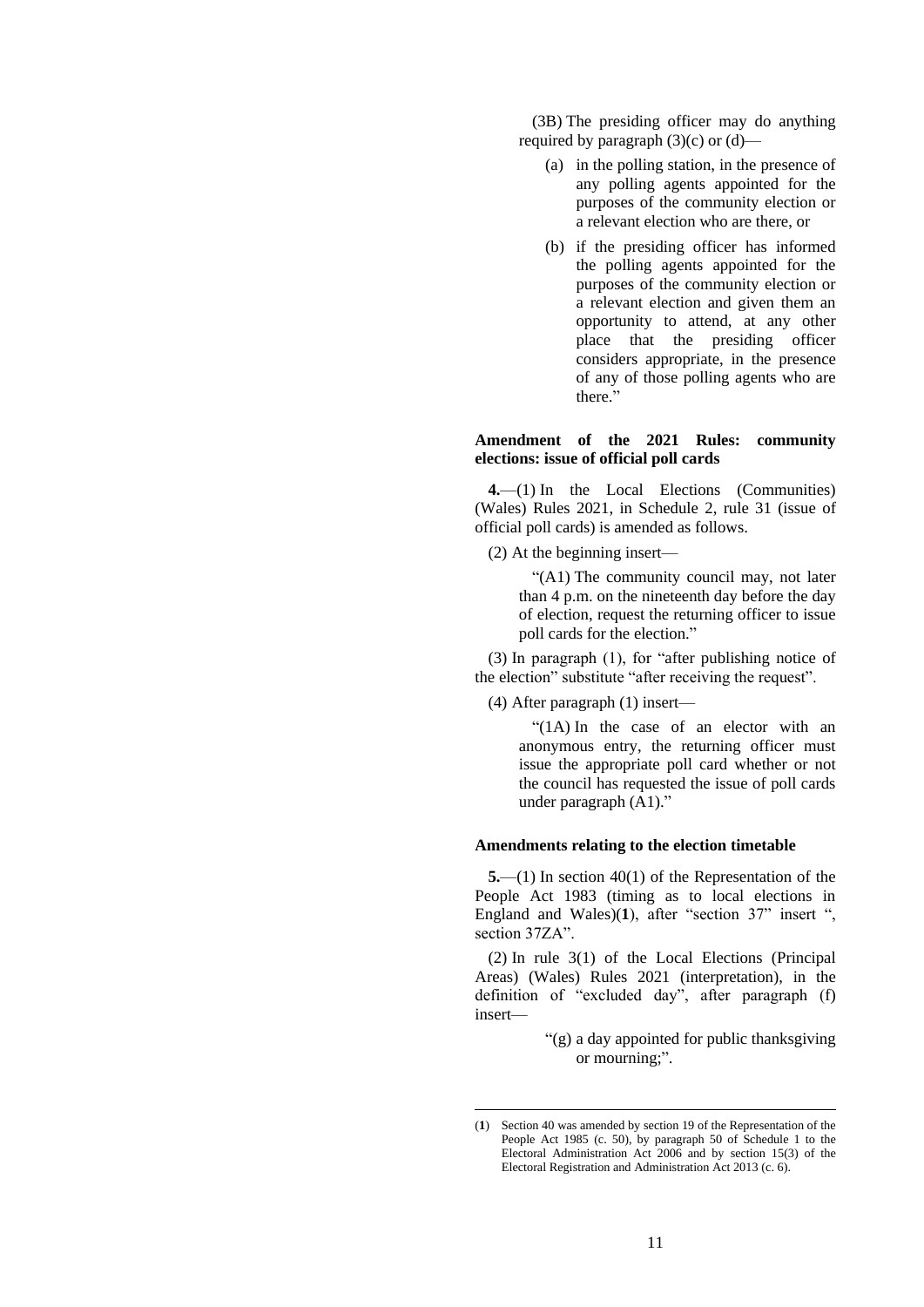(3) In rule 3(1) of the Local Elections (Communities) (Wales) Rules 2021 (interpretation), in the definition of "excluded day", after paragraph (f) insert—

> "(g) a day appointed for public thanksgiving or mourning;".

#### **Amendment of sections 67, 69 and 70 of the Representation of the People Act 1983**

**6.**—(1) The Representation of the People Act 1983 is amended as follows.

(2) In section 67 (appointment of election agent)(**1**), after subsection (6) insert—

> "(6A) Where a candidate at an election of councillors to a county or county borough council in Wales has named themself as election agent and the home address form accompanying the candidate's nomination paper contains a statement under rule 9(6) of Schedule 1 or 2 to the Local Elections (Principal Areas) (Wales) Rules 2021 that the candidate's home address must not be made public—

- (a) the candidate's home address must not be included in the public notice under subsection (6), and
- (b) the information given in the candidate's home address form under rule 9(7) of Schedule 1 or 2 to the Local Elections (Principal Areas) (Wales) Rules 2021 must be included in the public notice instead."

(3) In section 69 (office of election agent and subagent)(**2**), after subsection (1) insert—

"(1A) Subsection (1B) applies where—

- (a) a candidate at an election of councillors to a county or county borough council in Wales has named themself as election agent,
- (b) the home address form accompanying the candidate's nomination paper contains a statement under rule 9(6) of Schedule 1 or 2 to the Local Elections (Principal Areas) (Wales) Rules 2021

<sup>(</sup>**1**) Section 67 was amended by paragraph 20 of Schedule 4 to the Representation of the People Act 1985 and by paragraph 12 of Schedule 3 to the Greater London Authority Act 1999 (c. 29).

<sup>(</sup>**2**) Section 69 was amended by paragraph 22 of Schedule 4 to the Representation of the People Act 1985, by paragraph 68 of Schedule 16 to the Local Government (Wales) Act 1994 (c. 19), by paragraph 14 of Schedule 3 to the Greater London Authority Act 1999 and by paragraph 19 of Schedule 18 to the Political Parties, Elections and Referendums Act 2000 (c. 41).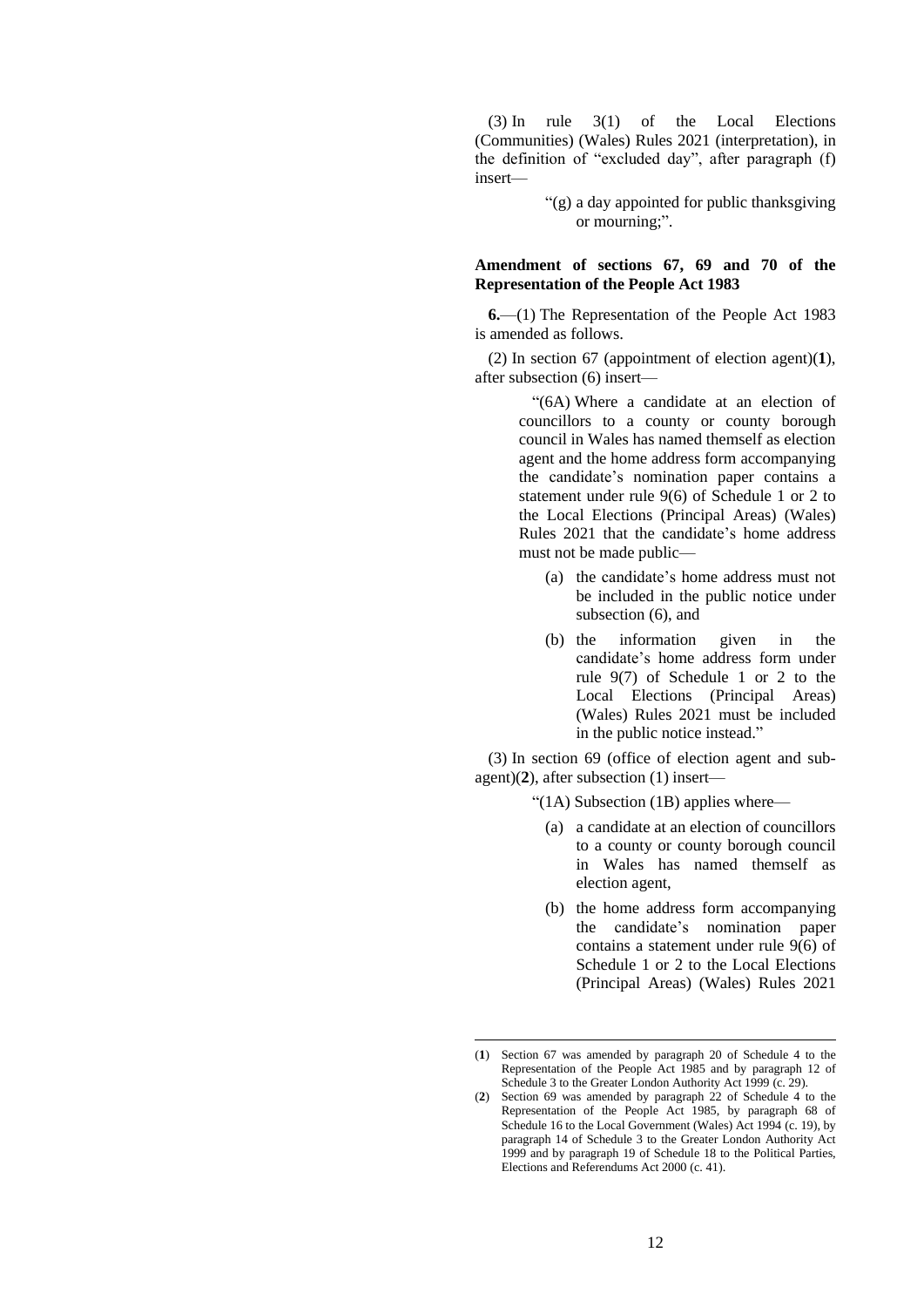that the candidate's home address must not be made public, and

(c) the office address that is required to be declared under subsection (1) is also the candidate's home address.

(1B) If the candidate (in their capacity as election agent) does not want the office address to be included in the public notice under section 67(6), the candidate must, in addition to declaring the office address, provide the appropriate officer with another address in England or Wales to be used for correspondence ("a correspondence address").

(1C) Where the candidate (in their capacity as election agent) provides a correspondence address under subsection (1B)—

- (a) the office address must not be included in the public notice under section 67(6), and
- (b) the correspondence address must be included instead."

(4) In that section, in subsection (3)—

- (a) after "or sub-agent", where it first occurs, insert ", or delivered to a correspondence address provided under subsection (1C),";
- (b) for "addressed to him" substitute "addressed to the agent".

(5) In section 70 (effect of default in election agent's appointment)(**1**), after subsection (4) insert—

> "(4A) In relation to a candidate who is deemed by virtue of this section to be their own election agent at an election of councillors to a county or county borough in Wales, subsection (4) does not apply and the candidate's office is instead deemed to be—

- (a) in a case where the candidate's home address given under rule 9(2)(b) of Schedule 1 or 2 to the Local Elections (Principal Areas) (Wales) Rules 2021 is in England or Wales, at that address, and
- (b) otherwise, at the candidate's qualifying address as stated under rule 9(2)(c) of Schedule 1 or 2 to those Rules or, where more than one qualifying address is stated, at the first of those addresses."

(6) In that section, after subsection (7) insert—

<sup>(</sup>**1**) Section 70 was amended by paragraph 23 of Schedule 4 to the Representation of the People Act 1985 and by paragraph 5 of Schedule 6 to the Political Parties and Elections Act 2009 (c. 12).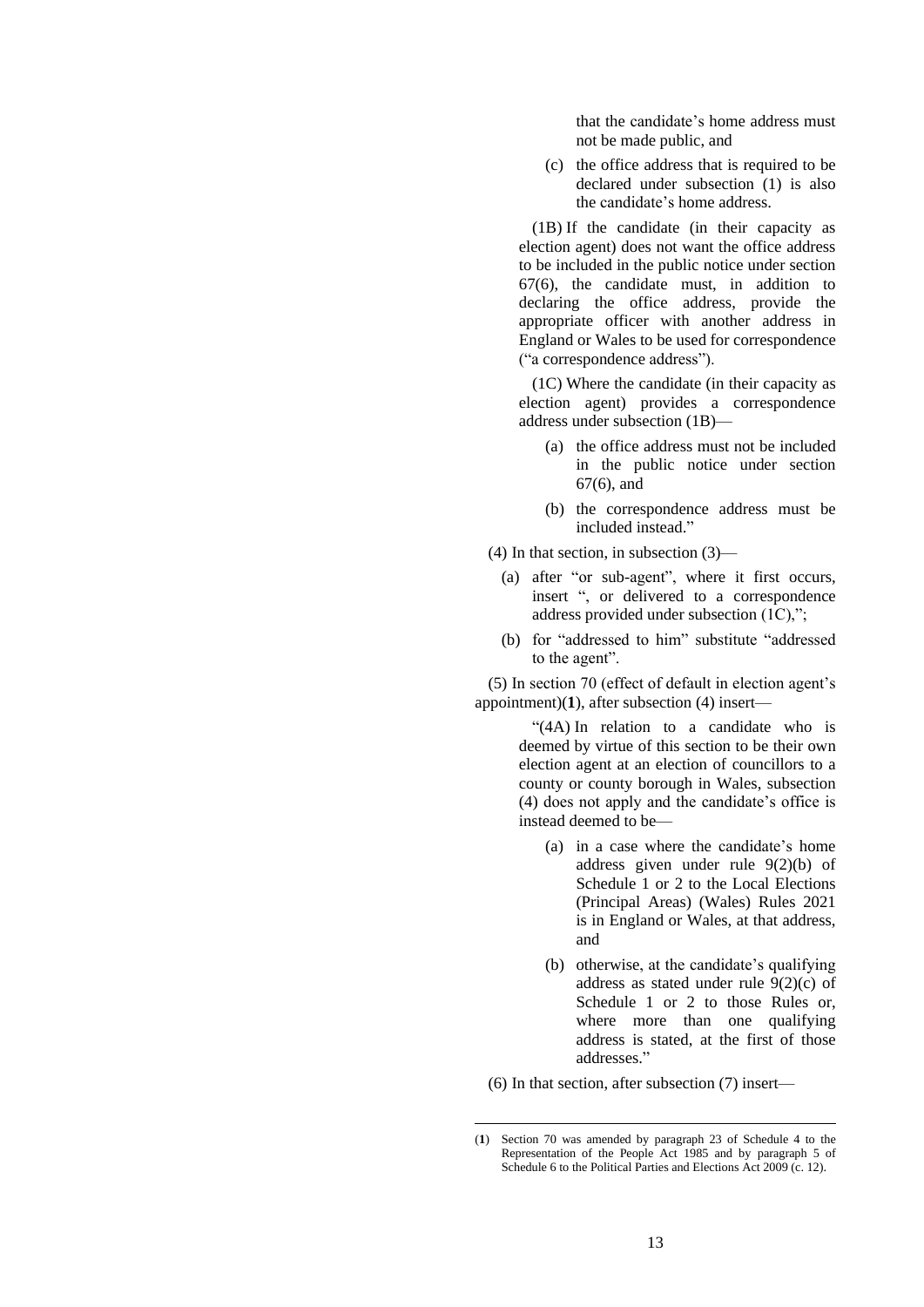"(8) In relation to a candidate who is deemed by virtue of this section to be their own election agent at an election of councillors to a county or county borough in Wales, subsection (6) does not apply and instead sections 67 and 69 apply with the following modifications.

(9) Section 67 applies as if the name and address of the candidate had been declared in writing to the appropriate officer under subsection (1) of that section.

(10) Section 69 applies as if—

- (a) the address at which the candidate's office is deemed to be had been declared to the appropriate officer under subsection  $(1)(a)$  of that section, and
- (b) subsections  $(1A)$  to  $(1C)$  and  $(2)$  of that section were omitted."

#### **Amendment of the 2006 Rules etc.**

**7.**—(1) Schedule 1 makes amendments to the Local Elections (Principal Areas) (England and Wales) Rules 2006(**1**).

(2) Schedule 2 makes amendments to the Local Elections (Parishes and Communities) (England and Wales) Rules 2006(**2**).

#### **Revocations of Welsh Forms Orders**

**8.**—(1) The Local Elections (Principal Areas) (Welsh Forms) Order 2007(**3**) is revoked.

(2) The Local Elections (Communities) (Welsh Forms) Order 2007(**4**) is revoked.

(3) In consequence of the revocations made by paragraphs (1) and (2), the following Orders are also revoked—

- (a) the Local Elections (Principal Areas) (Welsh Forms) (Amendment) Order 2014(**5**);
- (b) the Local Elections (Communities) (Welsh Forms) (Amendment) Order 2014(**6**);

<sup>(</sup>**1**) S.I. 2006/3304. The Rules were amended by paragraph 19 of Schedule 2 to the Local Government and Elections (Wales) Act 2021 and by S.I. 2014/494, S.I. 2018/1308 and SI. 2018/1310. There are other amendments but none are relevant.

<sup>(</sup>**2**) S.I. 2006/3305. The Rules were amended by S.I. 2012/1917, S.I. 2014/492, S.I. 2015/104, S.I. 2017/67, S.I. 2018/1309 and S.I. 2018/1310. There are other amendments but none are relevant.

<sup>(</sup>**3**) S.I. 2007/1015. The Order was amended by S.I. 2014/918 and S.I. 2017/145.

<sup>(</sup>**4**) S.I. 2007/1013. The Order was amended by S.I. 2014/919 and S.I. 2017/146.

<sup>(</sup>**5**) S.I. 2014/918.

<sup>(</sup>**6**) S.I. 2014/919.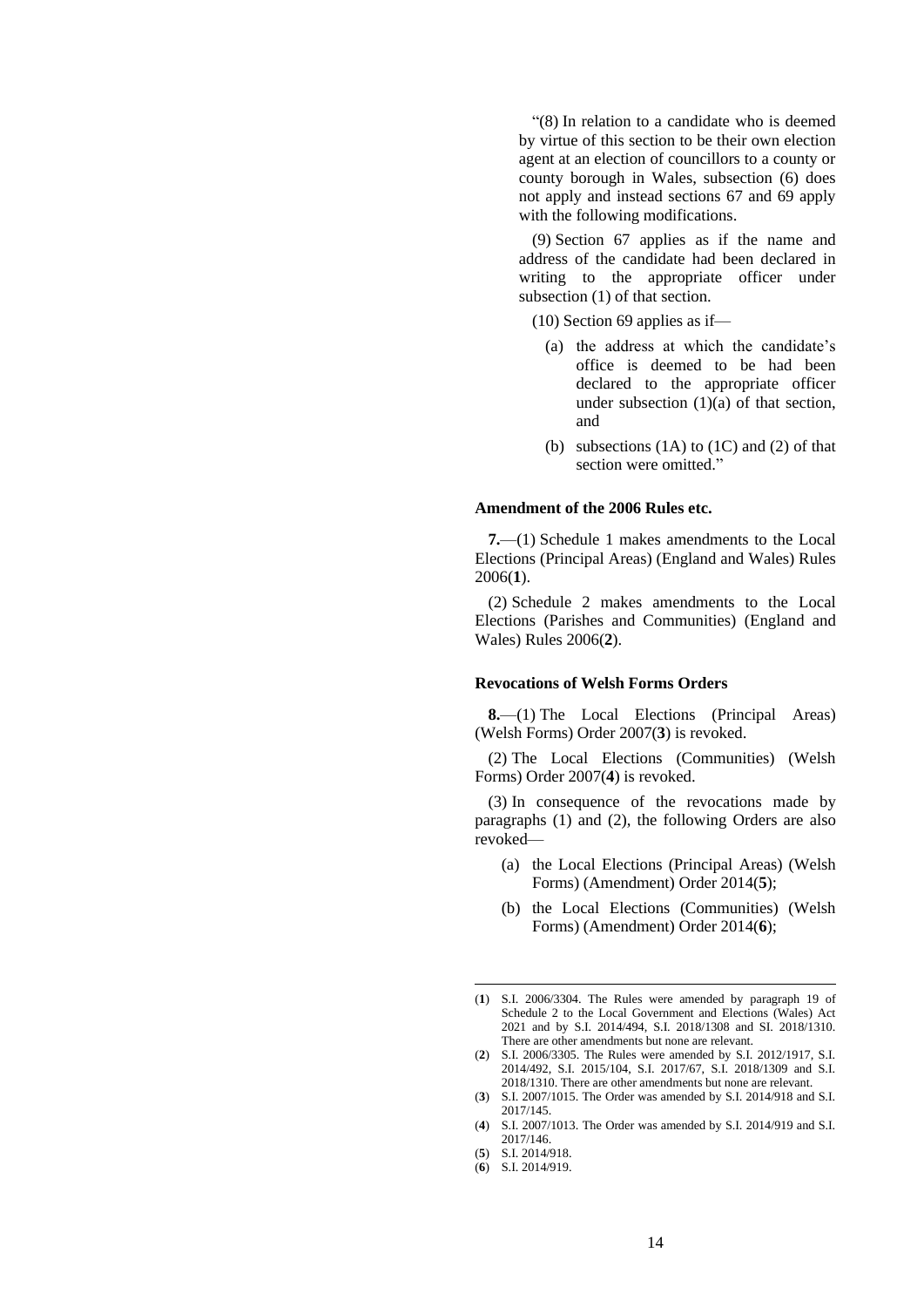- (c) the Local Elections (Principal Areas) (Welsh Forms) (Amendment) Order 2017(**1**);
- (d) the Local Elections (Communities) (Welsh Forms) (Amendment) Order 2017(**2**).

#### **Amendment of Schedule 4 to the National Assembly for Wales (Representation of the People) Order 2007**

**9.** Schedule 3 makes amendments to Schedule 4 to the National Assembly for Wales (Representation of the People) Order 2007 ("the 2007 Order")(**3**).

#### **Amendment of the Representation of the People (England and Wales) Regulations 2001**

**10.**—(1) Regulation 56 of the Representation of the People (England and Wales) Regulations 2001(**4**) (closing date for applications) is amended in accordance with paragraphs (2) and (3).

(2) In paragraph (3B), for "relevant Welsh byelection" substitute "relevant Welsh local government election".

(3) For paragraph (3C) substitute—

"(3C) In paragraph (3B), "relevant Welsh local government election" means a local government election in Wales the poll for which takes place before 31 May 2023."

(4) In consequence of the amendments made by paragraphs  $(2)$  and  $(3)$ —

- (a) in the Local Government (Coronavirus) (Postponement of Elections) (Wales) (No. 2) Regulations 2020(**5**), omit regulation 8(4);
- (b) in the Representation of the People (Amendment) (Wales) (Coronavirus) Regulations 2021(**6**), omit regulation 2(4);
- (c) the Representation of the People (Amendment) (Wales) (Coronavirus) (No. 2) Regulations 2021(**7**) are revoked.

#### **Other consequential amendments**

**11.** Schedule 4 makes further amendments in consequence of the Local Government and Elections (Wales) Act 2021, the Local Elections (Principal

<sup>(</sup>**1**) S.I. 2017/145.

<sup>(</sup>**2**) S.I. 2017/146.

<sup>(</sup>**3**) S.I. 2007/236. Schedule 4 was amended by S.I. 2016/272. There are other amendments but none are relevant.

<sup>(</sup>**4**) S.I. 2001/341. Regulation 56(3B) and (3C) was inserted by S.I. 2020/1399 (W. 310) and amended by S.I. 2021/193 (W. 44) and S.I. 2021/1247 (W. 319).

<sup>(</sup>**5**) S.I. 2020/1399 (W. 310).

<sup>(</sup>**6**) S.I. 2021/193 (W. 44).

<sup>(</sup>**7**) S.I. 2021/1247 (W. 319).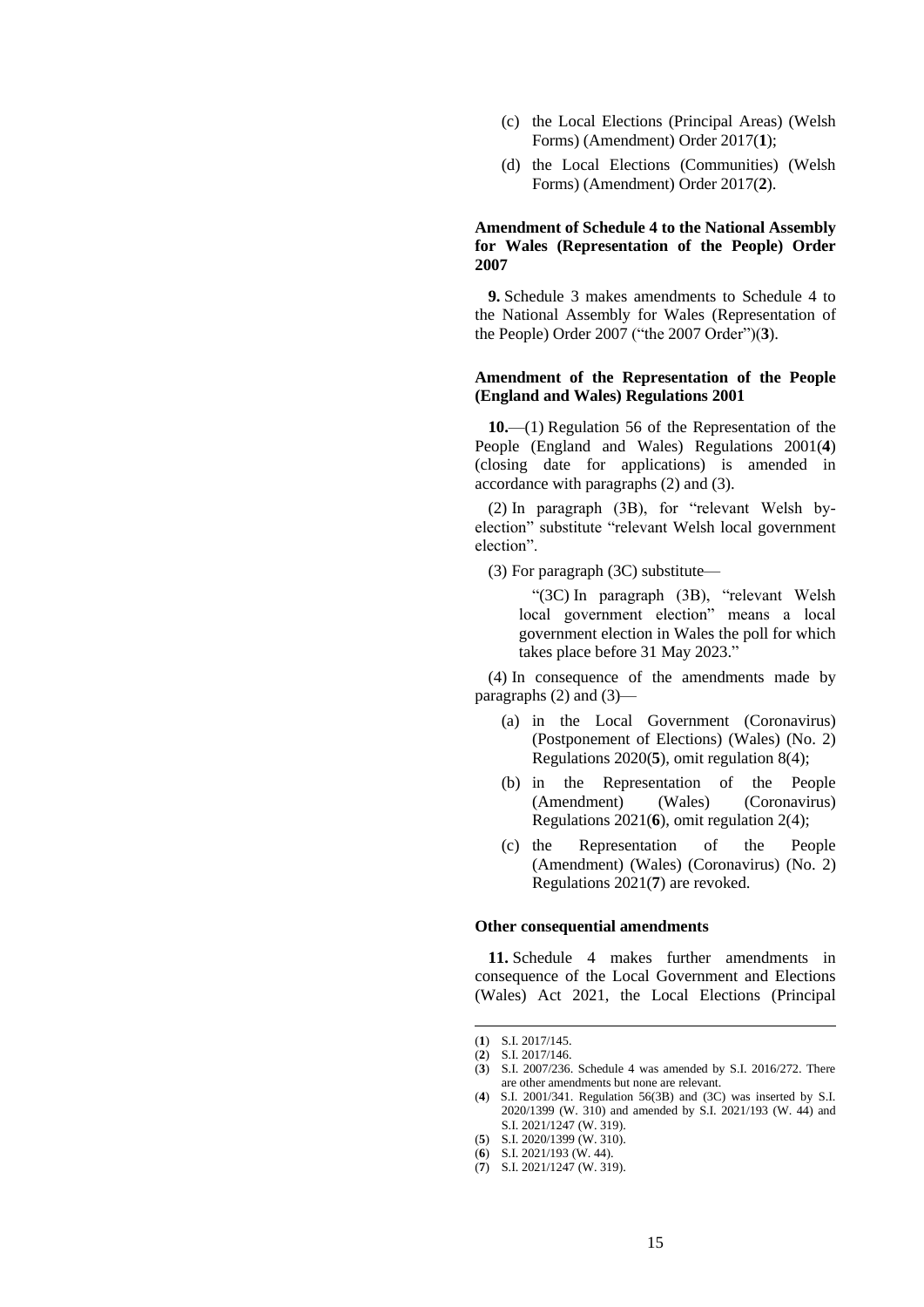Areas) (Wales) Rules 2021 and the Local Elections (Communities) (Wales) Rules 2021.

#### **Transitional provision**

**12.** The revocations and other amendments made by the following provisions of these Regulations do not affect the conduct of an election of councillors to a county council, county borough council or community council in Wales if, in the event of the election being contested, the poll would take place before 5 May 2022—

- (a) regulations 2 to 4;
- (b) regulation  $5(2)$  and (3);
- (c) regulation 6;
- (d) Schedules 1 and 2;
- (e) regulation 8;
- (f) in Schedule 3, Parts 2 and 3;
- (g) in Schedule 4, paragraphs 1 and 3.

#### *Name*

Minister for Finance and Local Government, one of the Welsh Ministers Date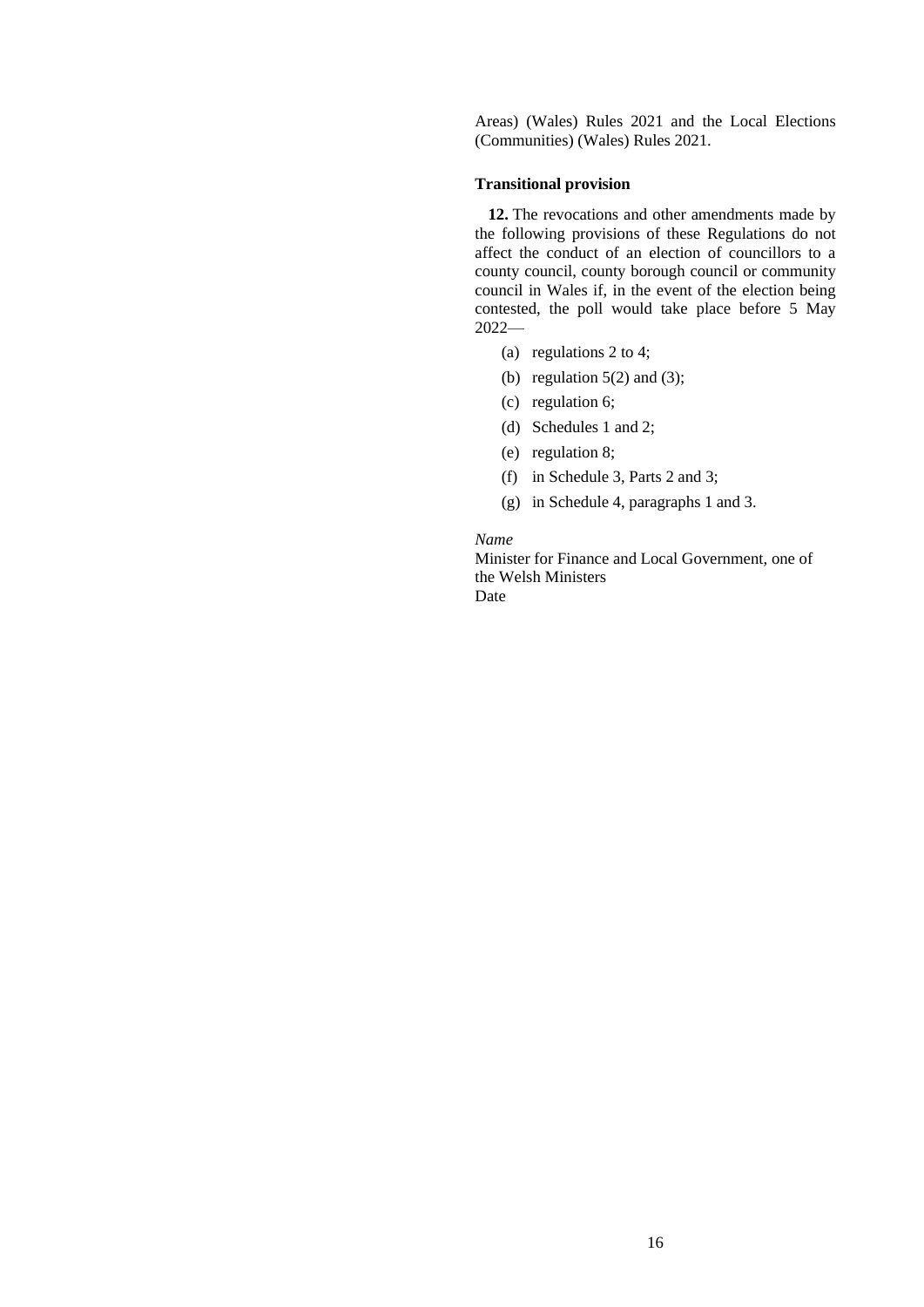# **SCHEDULES**

### SCHEDULE 1 Regulation 7(1)

# Amendment of the Local Elections (Principal Areas) (England and Wales) Rules 2006

**1.** The Local Elections (Principal Areas) (England and Wales) Rules 2006 are amended as follows.

**2.** In rule 2 (interpretation), in paragraph (1), in the definition of "principal area", for the words from "in England" to the end substitute "a county in England, a district or a London borough".

**3.**—(1) Schedule 2 is amended as follows.

(2) In rule 5 (nomination papers: name of registered political party), in paragraph (6)(b), for the words from "if the electoral area" to "that part of Great Britain" substitute "if the party was on the relevant day registered in respect of England".

(3) In rule 7 (consent to nomination)—

- (a) in paragraph (b)(i), omit "for a nomination in England," and the "or" at the end;
- (b) omit paragraph (b)(ii).

(4) In rule 18 (the official mark), in paragraph (2), omit "county borough,".

(5) In rule 26 (equipment of polling stations)—

- (a) omit paragraphs (4A) and (4B);
- (b) in paragraph  $(5)(a)$ , omit "in the case of an election of councillors of a principal area in England,";
- (c) omit paragraphs  $(5)(aa)$  and  $(5A)$ .

(6) In rule 33 (questions to be put to voters), in paragraph (1), in the Table, in the third column (Question), in each of questions 1(b), 2(b) and 4, omit "\*(this county borough)".

(7) In the Appendix of Forms, omit the versions of the following forms that have effect only in relation to Wales—

- (a) the form of nomination paper;
- (b) the form of candidate's consent to nomination;
- (c) the form of the front of ballot paper;
- (d) the form of the back of ballot paper.

**4.**—(1) Schedule 3 is amended as follows.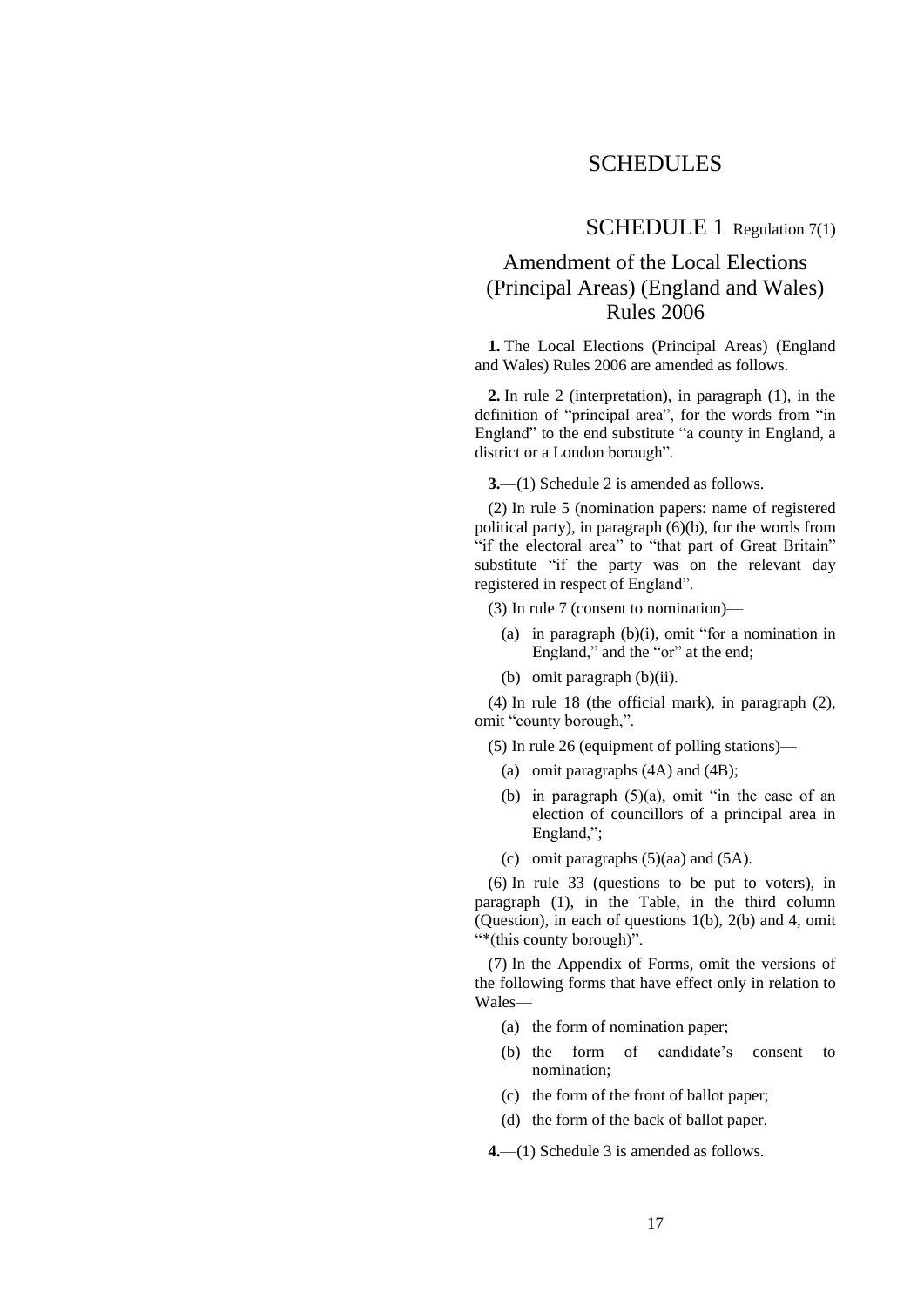(2) In rule 5 (nomination papers: name of registered political party), in paragraph (6)(b), for the words from "if the electoral area" to "that part of Great Britain" substitute "if the party was on the relevant day registered in respect of England".

(3) In rule 7 (consent to nomination)—

- (a) in paragraph (b)(i), omit "for a nomination in England," and the "or" at the end;
- (b) omit paragraph (b)(ii).

(4) In rule 18 (the official mark), in paragraph (2), omit "county borough,".

(5) In rule 26 (equipment of polling stations)—

- (a) omit paragraphs (5A) and (5B);
- (b) in paragraph (6)(a), omit "in relation to an election of councillors of a principal area in England";
- (c) omit paragraphs (6)(aa) and (6A).

(6) In rule 33 (questions to be put to voters), in paragraph (1), in the Table, in the third column (Question), in each of questions 1(b), 2(b) and 4, omit "\*(this county borough)".

(7) In the Appendix of Forms, omit the versions of the following forms that have effect only in relation to Wales—

- (a) the form of nomination paper;
- (b) the form of candidate's consent to nomination;
- (c) the form of the front of ballot paper;
- (d) the form of the back of ballot paper.

## SCHEDULE 2 Regulation 7(2)

# Amendment of the Local Elections (Parishes and Communities) (England and Wales) Rules 2006

**1.** The Local Elections (Parishes and Communities) (England and Wales) Rules 2006 are amended as follows.

**2.**—(1) Rule 2 (interpretation) is amended as follows.

(2) In paragraph (1), in the definition of "principal area", for the words from "in England" to the end substitute "a county in England, a district or a London borough".

(3) In paragraph (2), omit "or community".

**3.** In rule 3 (elections rules), omit "or community".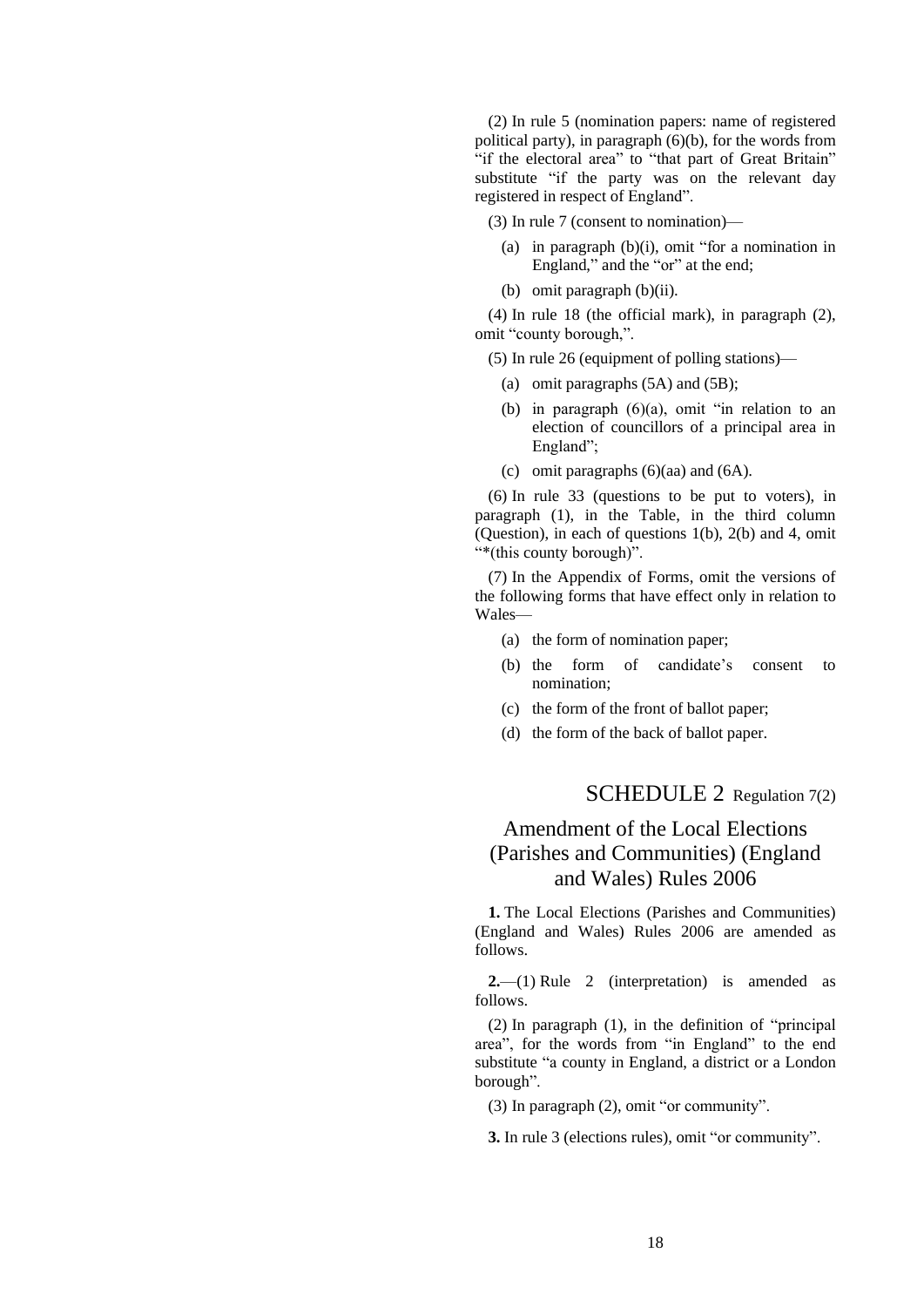**4.** In rule 4 (combination of polls), omit "or community" in each place where it occurs.

**5.**—(1) Rule 5 (filling of casual vacancies) is amended as follows.

(2) In paragraph (1), omit "or community".

(3) In paragraph (2)(a), omit the words from "or the county" to "is situate".

(4) In paragraph (3), omit "or community".

(5) In paragraph (5), omit "or community".

(6) In paragraph (6), omit "or community".

**6.** In rule 6 (modification of the 1983 Act), omit "or community" in each place where it occurs.

**7.** In rule 7 (form of declaration), omit "or community".

**8.**—(1) Schedule 2 is amended as follows.

(2) In the heading, omit "or Community".

(3) In rule 5 (nomination papers: name of registered political party), in paragraph (6)(b), for the words from "if the electoral area" to "that part of Great Britain" substitute "if the party was on the relevant day registered in respect of England".

(4) In rule 6 (subscription of nomination paper), in paragraph (5), omit "or community".

(5) In rule 7 (consent to nomination)—

- (a) in paragraph (b)(i), omit "for a nomination in England," and the "or" at the end;
- (b) omit paragraph (b)(ii).

(6) In rule 12 (nomination in more than one ward), omit "or community".

(7) In rule 18 (the official mark), in paragraph (2), omit "or community".

- (8) In rule 25 (issue of official poll cards)—
	- (a) in paragraph (1), omit "or community" in each place where it occurs;
	- (b) in paragraph (5)(a), omit "or community".

(9) In rule 33 (questions to be put to voters), in paragraph (1), in the Table, in the third column (Question), in each of questions 1(b), 2(b) and 4, for the words from "\*(this parish)" to "*inapplicable*" substitute "this parish".

(10) In rule 50 (declaration of result)—

- (a) in paragraph  $(1)(b)$ 
	- (i) in paragraph (i), omit "or community";
	- (ii) in paragraph (ii), omit the words from "or the county" to "is situate";
- (b) in paragraph  $(2)(b)$ 
	- (i) in paragraph (i), omit "or community";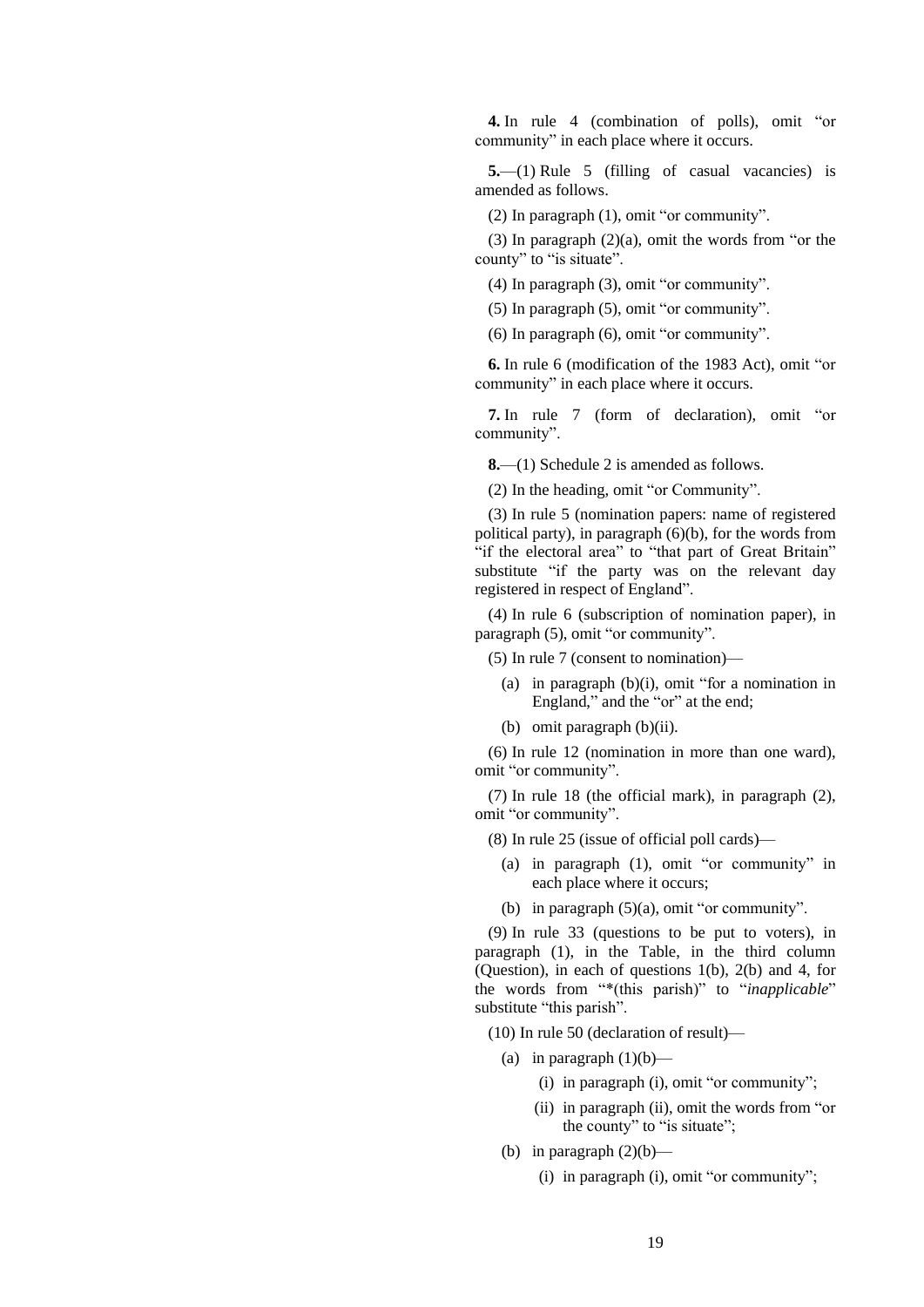(ii) in paragraph (ii), omit the words from "or the county" to "is situate".

(11) In rule 52 (delivery of documents to relevant registration officer), in paragraph (2), omit "or community".

(12) In the Appendix of Forms, omit the versions of the following forms that have effect only in relation to Wales—

- (a) the form of nomination paper;
- (b) the form of candidate's consent to nomination;
- (c) the form of the front of ballot paper;
- (d) the form of the back of ballot paper.

(13) In the form of directions as to printing the ballot paper, in paragraph 3(b), omit "or community".

(14) In the form of the corresponding number list—

- (a) in the part of the form headed "Corresponding Number List-L1"—
	- (i) in the words in brackets below the heading, omit "or Community";
	- (ii) in the words following those brackets, omit "or Community";
- (b) in the part of the form headed "Corresponding Number List-L2"—
	- (i) in the words in brackets below the heading, omit "or Community";
	- (ii) in the words following those brackets, omit "or Community".

(15) In the form of the postal voting statement, in the words below the heading of the form, for "parish/community council" substitute "parish council".

(16) In each of the forms of poll cards, in the words below the heading of the form, for "parish/community council" substitute "parish council".

(17) In the form of certificate of employment, in the words below the heading of the form, for "parish/community council" substitute "parish council".

(18) In the form of the declaration to be made by the companion of a voter with disabilities, in the words below the heading of the form, for "parish/community council" substitute "parish council".

**9.**—(1) Schedule 3 is amended as follows.

(2) In the heading, omit "or Community".

(3) In rule 5 (nomination papers: name of registered political party), in paragraph (6)(b), for the words from "if the electoral area" to "that part of Great Britain" substitute "if the party was on the relevant day registered in respect of England".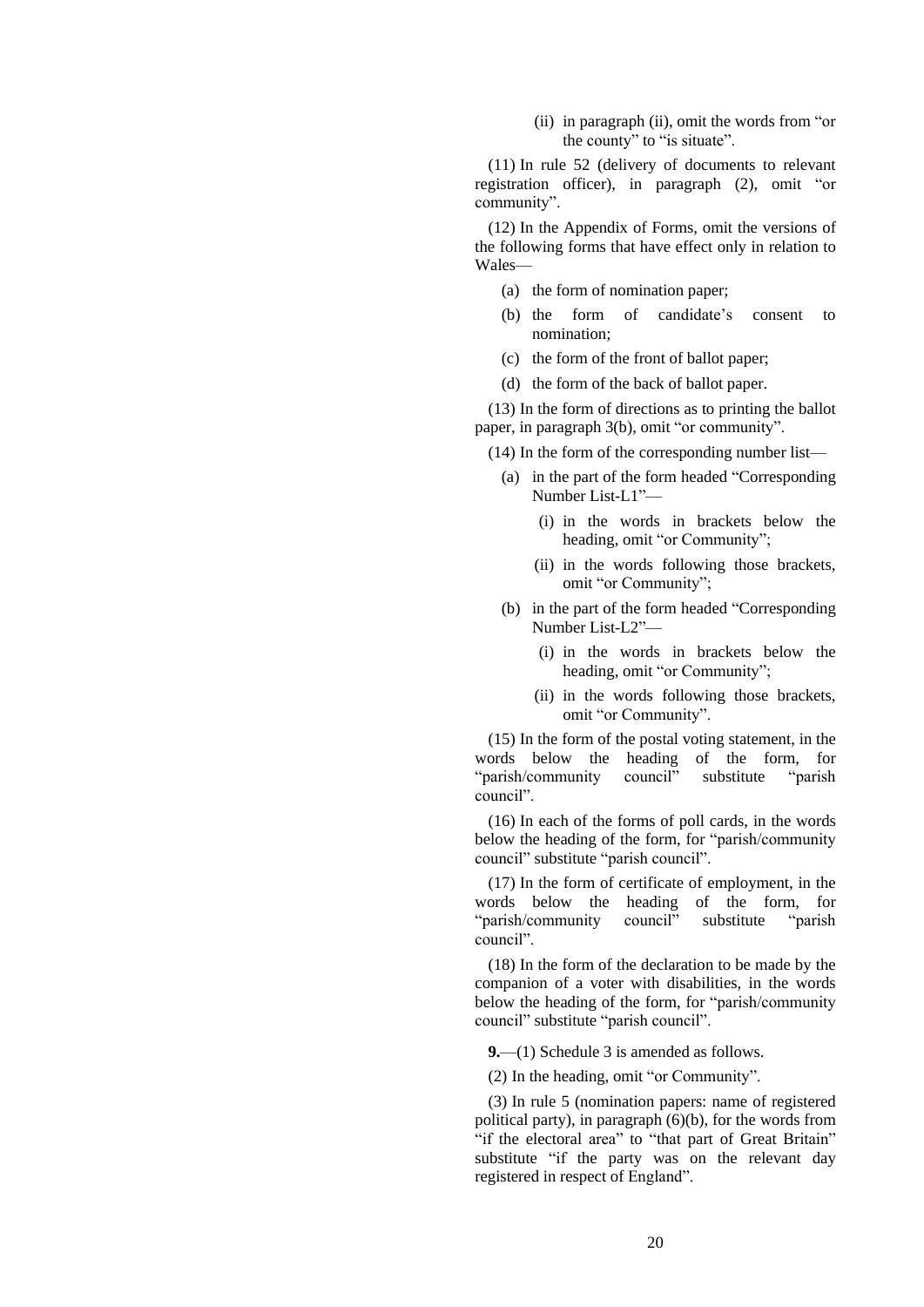(4) In rule 6 (subscription of nomination paper), in paragraph (5), omit "or community".

(5) In rule 7 (consent to nomination)—

- (a) in paragraph (b)(i), omit "for a nomination in England," and the "or" at the end;
- (b) omit paragraph (b)(ii).

(6) In rule 12 (nomination in more than one ward), omit "or community".

(7) In rule 18 (the official mark), in paragraph (2), omit "or community".

 $(8)$  In rule 21 (notice of poll), in paragraph  $(4)(a)$ , omit "or community".

(9) In rule 25 (issue of official poll cards)—

(a) in paragraph (1), omit "or community";

(b) in paragraph (5)(a), omit "or community".

(10) In rule 26 (equipment of polling stations), in paragraph (2), omit "or community".

(11) In rule 30 (admission to polling station), in paragraph (1)(i), omit "or community".

(12) In rule 33 (questions to be put to voters), in paragraph (1), in the Table, in the third column (Question), in each of questions 1(b), 2(b) and 4, for the words from "\*(this parish)" to "*inapplicable*" substitute "this parish".

(13) In rule 35 (voting procedure), in paragraph (6), omit "or community".

(14) In rule 36 (votes marked by presiding officer), in paragraph (4), omit "or community".

(15) In rule 37 (voting by persons with disabilities), in paragraph (6), omit "or community".

(16) In rule 39 (tendered ballot papers: general provisions), in paragraph (3), omit "or community".

(17) In rule 43 (procedure on close of poll), in paragraph (1), omit "or community".

(18) In rule 44 (attendance at counting of votes)—

- (a) in paragraph (1), omit "or community" in each place where it occurs;
- (b) in paragraph (2), omit "or community";
- (c) in paragraph (4), omit "or community".

 $(19)$  In rule 45 (the count)—

- (a) in paragraph (1), omit "or community" in each place where it occurs;
- (b) in paragraph (3), omit "or community";
- (c) in paragraph (4), omit "or community";
- (d) in paragraph (7)(a), omit "or community".

(20) In rule 50 (declaration of result)—

- (a) in paragraph  $(1)(b)$ 
	- (i) in paragraph (i), omit "or community";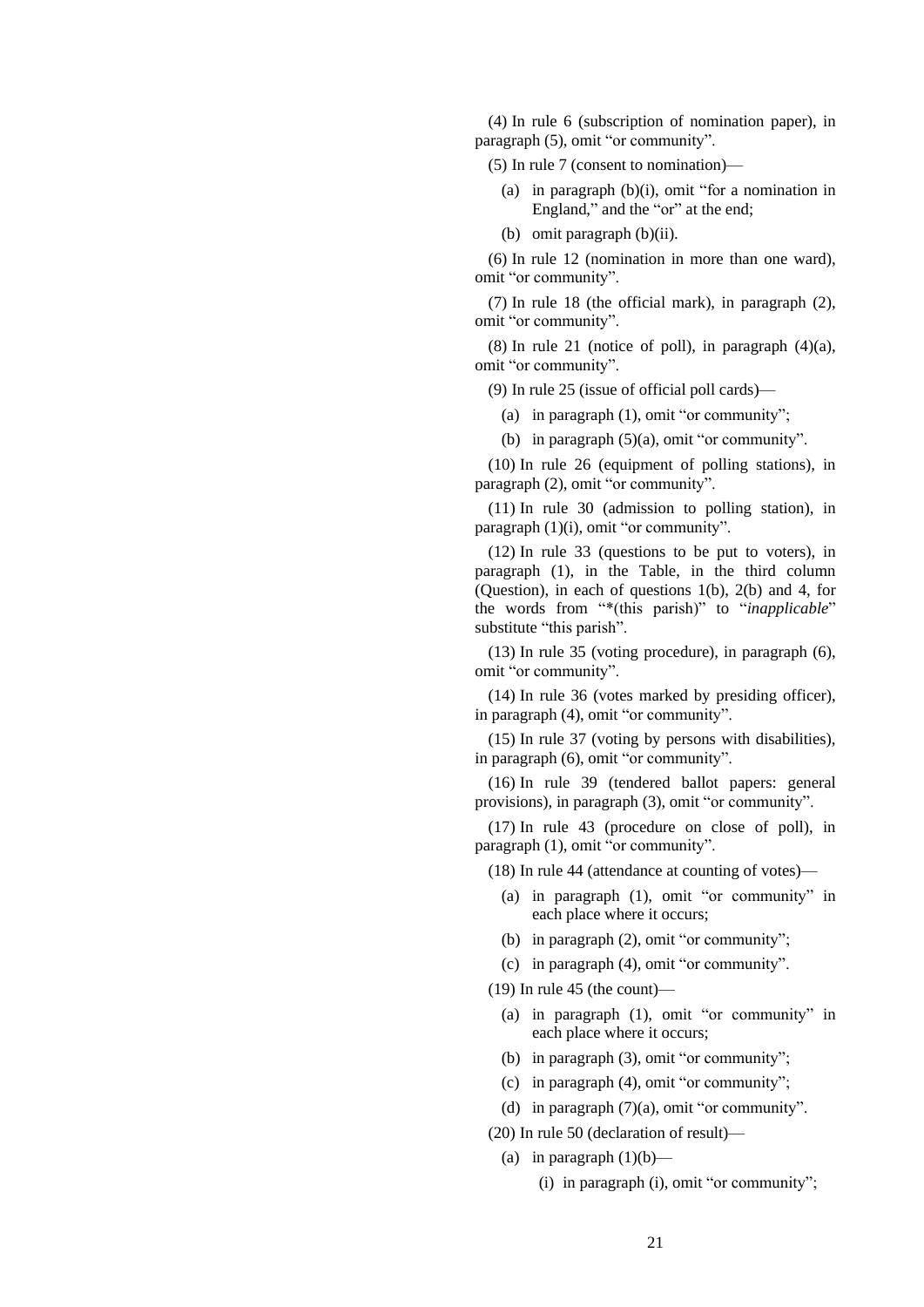- (ii) in paragraph (ii), omit the words from "or the county" to "is situate";
- (b) in paragraph  $(2)(b)$ 
	- (i) in paragraph (i), omit "or community";
	- (ii) omit the words from "or the county" to "is situate".

(21) In rule 52 (delivery of documents to relevant registration officer), in paragraph (3), omit "or community" in each place where it occurs.

(22) In rule 55 (countermand or abandonment of poll on death of a candidate)—

- (a) in paragraph (2), omit "or community";
- (b) in paragraph (3), omit "or community";
- (c) in paragraph (4), omit "or community";
- (d) in paragraph (5), omit "or community";
- (e) in paragraph (7), omit "or community" in each place where it occurs;
- (f) in paragraph (8), omit "or community";
- (g) in paragraph (9), omit "or community".

(23) In the Appendix of Forms, omit the versions of the following forms that have effect only in relation to Wales—

- (a) the form of nomination paper;
- (b) the form of candidate's consent to nomination;
- (c) the form of the front of ballot paper;
- (d) the form of the back of ballot paper.

(24) In the form of directions as to printing the ballot paper, in paragraph 3(b), omit "or community".

(25) In the form of the corresponding number list—

- (a) in the form headed "Corresponding Number List-M1"—
	- (i) in the words in brackets below the heading, omit "or community";
	- (ii) in the words following those brackets, omit "or Community";
- (b) in the form headed "Corresponding Number List-M2"—
	- (i) in the words in brackets below the heading, omit "or community";
	- (ii) in the words following those brackets, omit "or Community".

(26) In each of the forms of the postal voting statement—

- (a) in the words below the heading, for "parish/community" substitute "parish";
- (b) in the instructions for voting by post—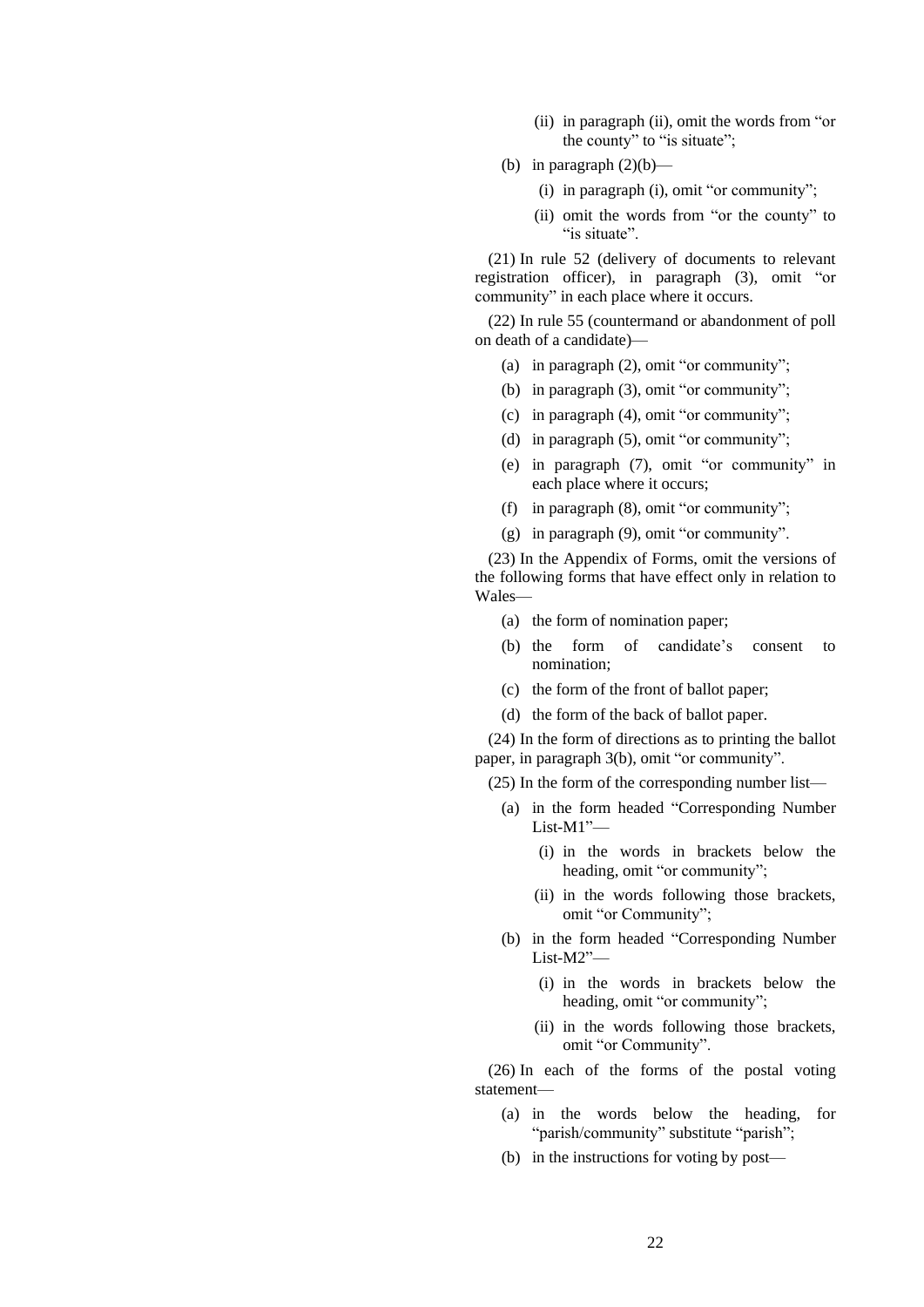- (i) for "parish/community" substitute "parish";
- (ii) for "Parish/Community" substitute "Parish".

 $(27)$  In each of the forms of poll cards, in the words<br>below the heading of the form, for of the "parish/community" substitute "parish".

(28) In the form of certificate of employment, in the words below the heading of the form, for "parish/community" substitute "parish".

(29) In the form of the declaration to be made by the companion of a voter with disabilities, in the words below the heading of the form, for "parish/community" substitute "parish".

# SCHEDULE 3 Regulation 9

# Amendment of Schedule 4 to the 2007 **Order**

## PART 1

### Amendment of Part 1 of Schedule 4

**1.** Part 1 of Schedule 4 to the 2007 Order (Combination of polls: Senedd Cymru elections and local government elections) is amended as follows.

**2.** In paragraph 2 (functions at combined polls), in sub-paragraph  $(1)(b)$ , for "section 36" substitute "section 36A".

**3.**—(1) Paragraph 3 (modification of provisions about expenses in this Order and the 1983 Act) is amended as follows.

(2) In sub-paragraph  $(1)(c)$ , for "section 36(4) and  $(5A)$ " substitute "section 36C(1) to (3)".

(3) In sub-paragraph (2), for "section  $36(6)$ " substitute "section 36C(3)".

(4) In sub-paragraph (4)—

- (a) in paragraph (a), for "section 36(4)" substitute "section  $36C(1)$ ";
- (b) in paragraph (b), for "section  $36(5A)$ " substitute "section 36C(2)".

## PART 2

#### Substitution of Part 3 of Schedule 4

**4.** For Part 3 of Schedule 4 to the 2007 Order substitute—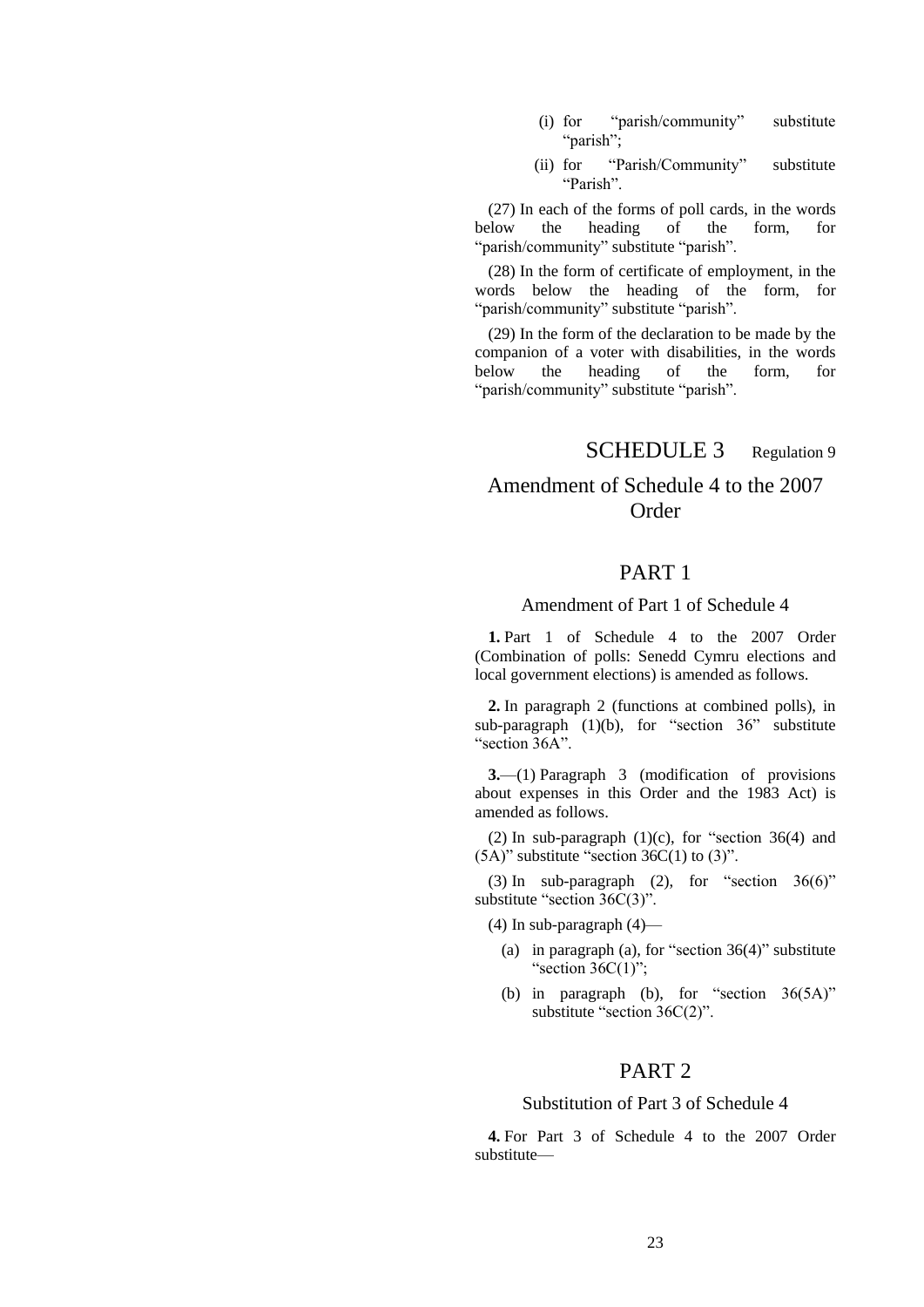### "PART 3

## Application of the Local Elections (Principal Areas) (Wales) Rules 2021 where the poll at an election of councillors to a county or county borough council is taken together with the poll at a Senedd Cymru election under article 16(1) or (2)

**27.** The following provisions of the Local Elections (Principal Areas) (Wales) Rules 2021 apply where the poll at an election of councillors to a county or county borough council is taken together with the poll at a Senedd Cymru election under article 16(1) or (2), subject to the modifications set out in this Part of this Schedule—

- (a) rules 3 and 4;
- (b) rule  $5(3)$  to  $(7)$  and Schedule 2.

**28.**—(1) Rule 3 (interpretation) is modified as follows.

(2) In paragraph  $(1)$ —

(a) in the English language text, for the definition of "the Combination of Polls Regulations" substitute—

> ""the 2007 Order" ("*Gorchymyn 2007*") means the National Assembly for Wales (Representation of the People) Order 2007;";

(b) in the Welsh language text, for the definition of "Rheoliadau Cyfuno Pleidleisiau" substitute—

> "ystyr "Gorchymyn 2007" ("*the 2007 Order*") yw Gorchymyn Cynulliad Cenedlaethol Cymru (Cynrychiolaeth y Bobl) 2007;".

(3) For paragraph (2)—

(a) in the English language text substitute—

"(2) For the purposes of these Rules, each of the following is a "relevant election"—

- (a) the Senedd Cymru election with which the poll at the election of councillors to a county or county borough council is combined;
- (b) an election of councillors to a community council where the poll at the election is combined with the poll at the Senedd Cymru election and the poll at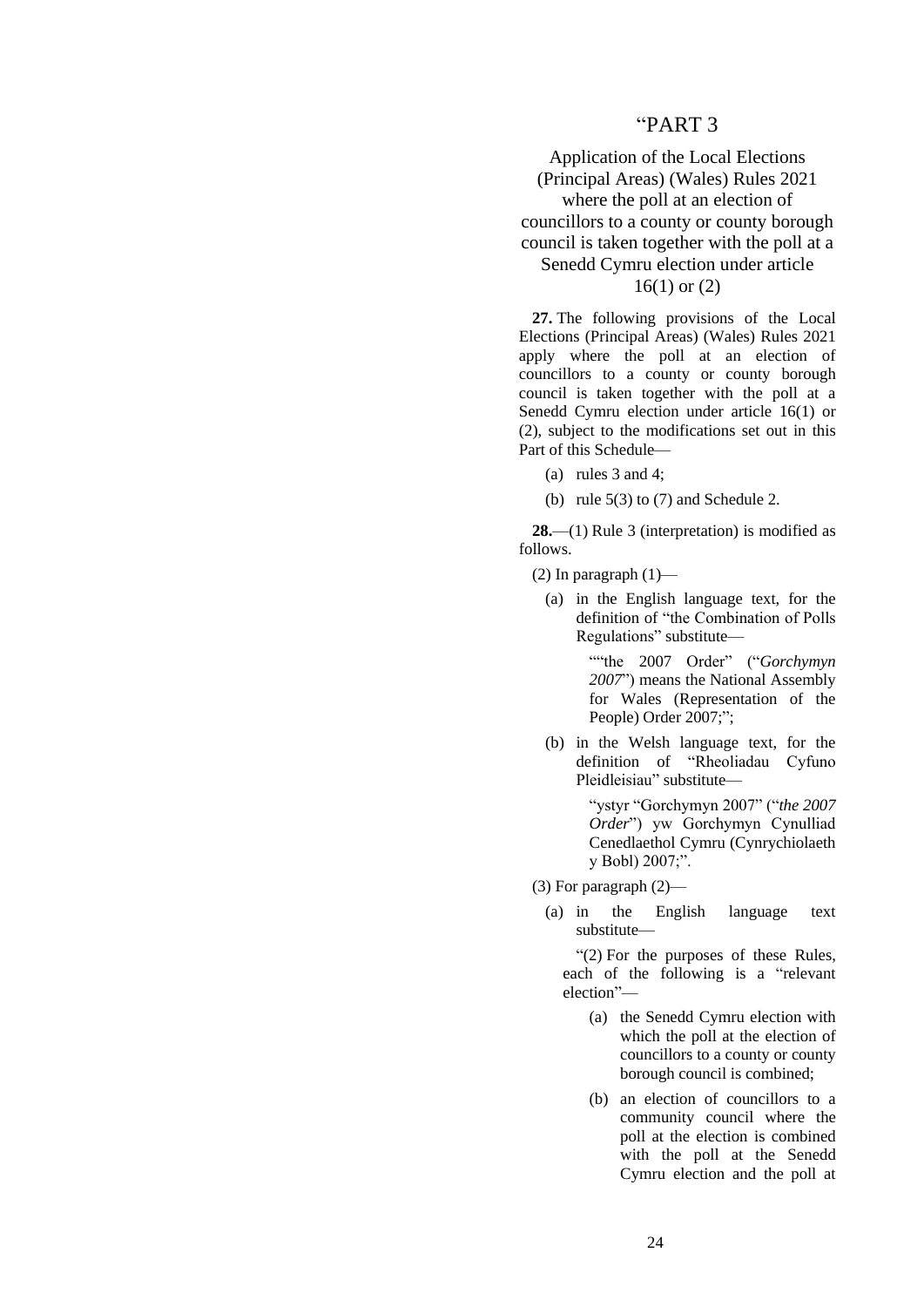the election of councillors to a county or county borough council;

- (c) a mayoral election, that is, an election conducted under the Local Authorities (Mayoral Elections) (England and Wales) Regulations 2007 where the poll at the election is combined with the poll at the Senedd Cymru election and the poll at the election of councillors to a county or county borough council.";
- (b) in the Welsh language text substitute—

"(2) At ddibenion y Rheolau hyn, mae pob un o'r canlynol yn "etholiad perthnasol"—

- (a) yr etholiad Senedd Cymru y mae'r bleidlais yn yr etholiad ar gyfer cynghorwyr i gyngor sir neu gyngor bwrdeistref sirol yn cael ei chyfuno ag ef;
- (b) etholiad cynghorwyr i gyngor cymuned pan fo'r bleidlais yn yr etholiad yn cael ei chyfuno â'r bleidlais yn yr etholiad Senedd Cymru a'r bleidlais yn yr etholiad ar gyfer cynghorwyr i gyngor sir neu gyngor bwrdeistref sirol;
- (c) etholiad maer, hynny yw, etholiad a gynhelir o dan Reoliadau Awdurdodau Lleol (Etholiadau Maerol) (Cymru a Lloegr) 2007 pan fo'r bleidlais yn yr etholiad yn cael ei chyfuno â'r bleidlais yn yr etholiad Senedd Cymru a'r bleidlais yn yr etholiad ar gyfer cynghorwyr i gyngor sir neu gyngor bwrdeistref sirol."

**29.** In rule 5 (conduct of elections to the council of a principal area), in paragraph (4)—

- (a) in the English language text, for the words from "who, under" to the end of the paragraph substitute "who, under paragraph 1 of Schedule 4 to the 2007 Order, is responsible for discharging functions specified in paragraph 2 of that Schedule.";
- (b) in the Welsh language text, for the words from "sydd, o dan" to the end of the paragraph substitute "sydd, o dan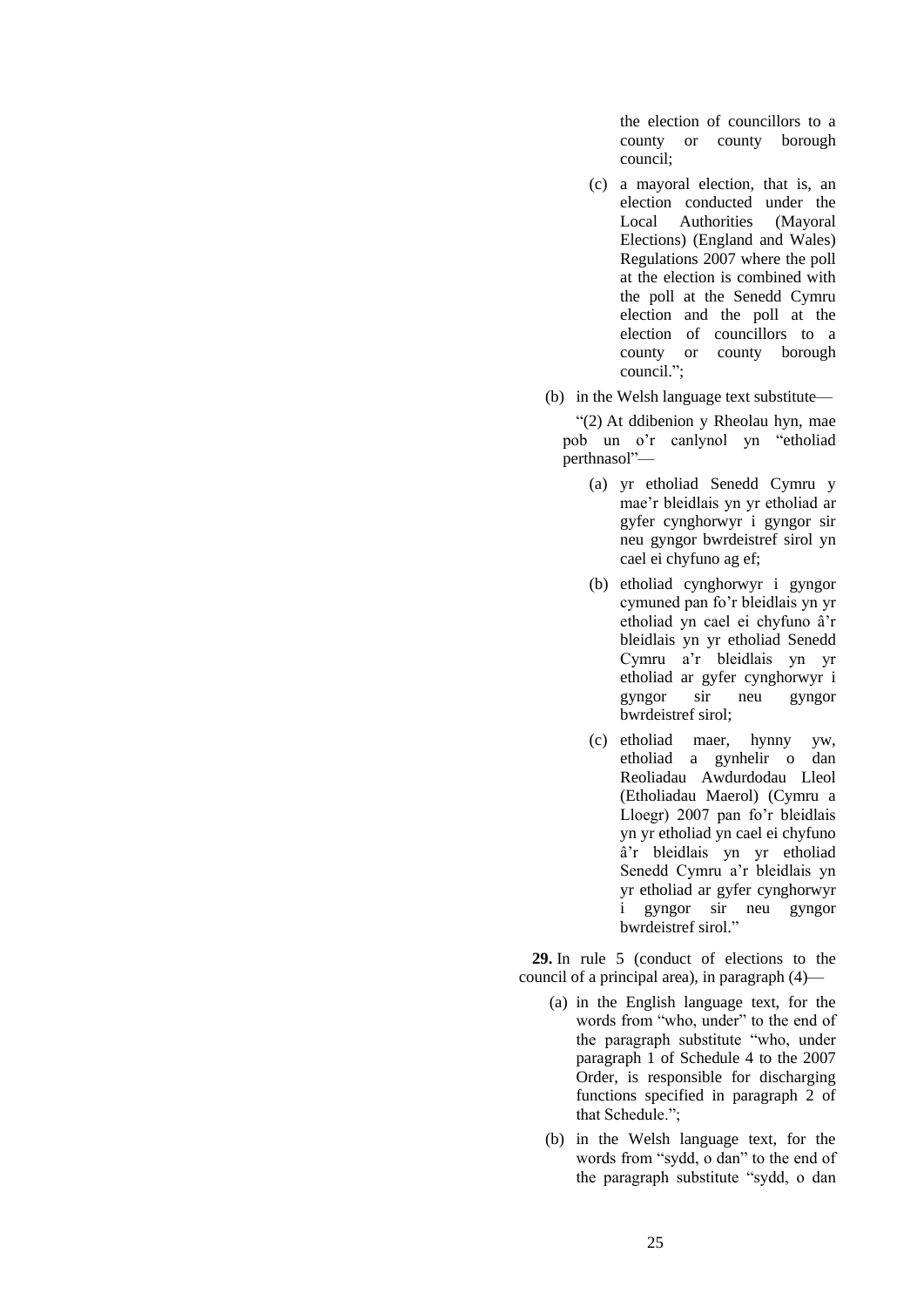baragraff 1 o Atodlen 4 i Orchymyn 2007, yn gyfrifol am gyflawni swyddogaethau a bennir ym mharagraff 2 o'r Atodlen honno."

**30.**—(1) Schedule 2 (Rules for conduct of an election of councillors for a principal area where poll is taken together with poll at a relevant election) is modified as follows.

(2) In the English language text, in each of the following places, for "regulations 4 and 5 of the Combination of Polls Regulations" substitute "paragraphs 1 and 2 of Schedule 4 to the 2007 Order"; and in the Welsh language text, in each of the following places, for "reoliadau 4 a 5 o'r Rheoliadau Cyfuno Pleidleisiau" substitute "baragraffau 1 a 2 o Atodlen 4 i Orchymyn 2007"—

- (a) rule 23(6) (corresponding number list);
- (b) rule 27(6) (notice of situation of polling stations);
- (c) rule 28(5) (postal ballot papers);
- (d) rule 29(4) (provision of polling stations);
- (e) rule 30(6) (appointment of presiding officers and clerks);
- (f) rule 32(14) (equipment of polling stations);
- (g) rule 35(4) (notification of requirement of secrecy);
- (h) rule 36(4) (return of postal ballot papers);
- (i) rule 37(9) (signature of certificate as to employment);
- (j) rule 38(7) (keeping of order in station).

(3) In rule 27 (notice of poll), in paragraph (4), for sub-paragraph (b)—

- (a) in the English language text substitute—
	- "(b) specify the constituency or electoral region to which the Senedd Cymru election relates,
	- (ba) specify the area to which any other relevant election relates, and";
- (b) in the Welsh language text substitute—
	- "(b) pennu'r etholaeth neu'r rhanbarth etholiadol y mae'r etholiad Senedd Cymru yn ymwneud â hi neu ag ef,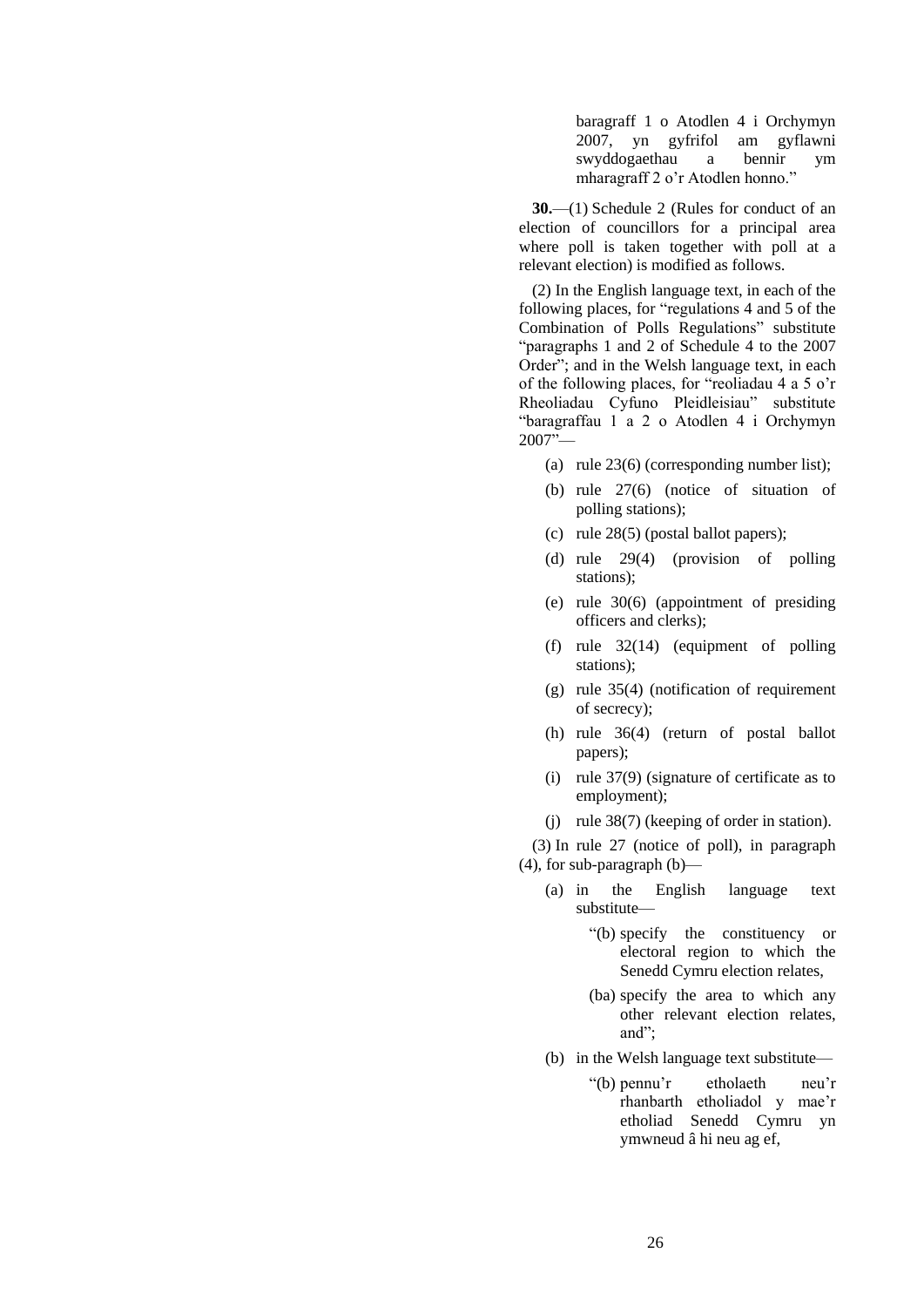(ba) pennu'r ardal y mae unrhyw etholiad perthnasol arall yn ymwneud â hi, ac".

(4) In rule 50 (adjournment of poll in case of riot), in paragraph (2), in sub-paragraph (b)—

- (a) in the English language text, at the end insert "and, where the Senedd Cymru election is or includes a regional election, the regional returning officer";
- (b) in the Welsh language text, after "cydlynol" insert ", a phan fo'r etholiad Senedd Cymru yn etholiad rhanbarthol neu pan fo'n cynnwys etholiad rhanbarthol, y swyddog canlyniadau rhanbarthol,"."

## PART 3

Substitution of Part 4 of Schedule 4

**5.** For Part 4 of Schedule 4 to the 2007 Order substitute—

# "PART 4

Application of the Local Elections (Communities) (Wales) Rules 2021 where the poll at an election of councillors to a community council is taken together with the poll at a Senedd Cymru election under article  $16(1)$  or  $(2)$ 

**31.** The following provisions of the Local Elections (Communities) (Wales) Rules 2021 apply where the poll at an election of councillors to a community council is taken together with the poll at a Senedd Cymru election under article 16(1) or (2), subject to the modifications set out in this Part of this Schedule—

- (a) rule 3;
- (b) rule  $4(3)$  to  $(7)$  and Schedule 2;
- (c) rules 6 and 7 and Schedule 3.

**32.**—(1) Rule 3 (interpretation) is modified as follows.

(2) In paragraph  $(1)$ —

(a) in the English language text, for the definition of "the Combination of Polls Regulations" substitute—

> ""the 2007 Order" ("*Gorchymyn 2007*") means the National Assembly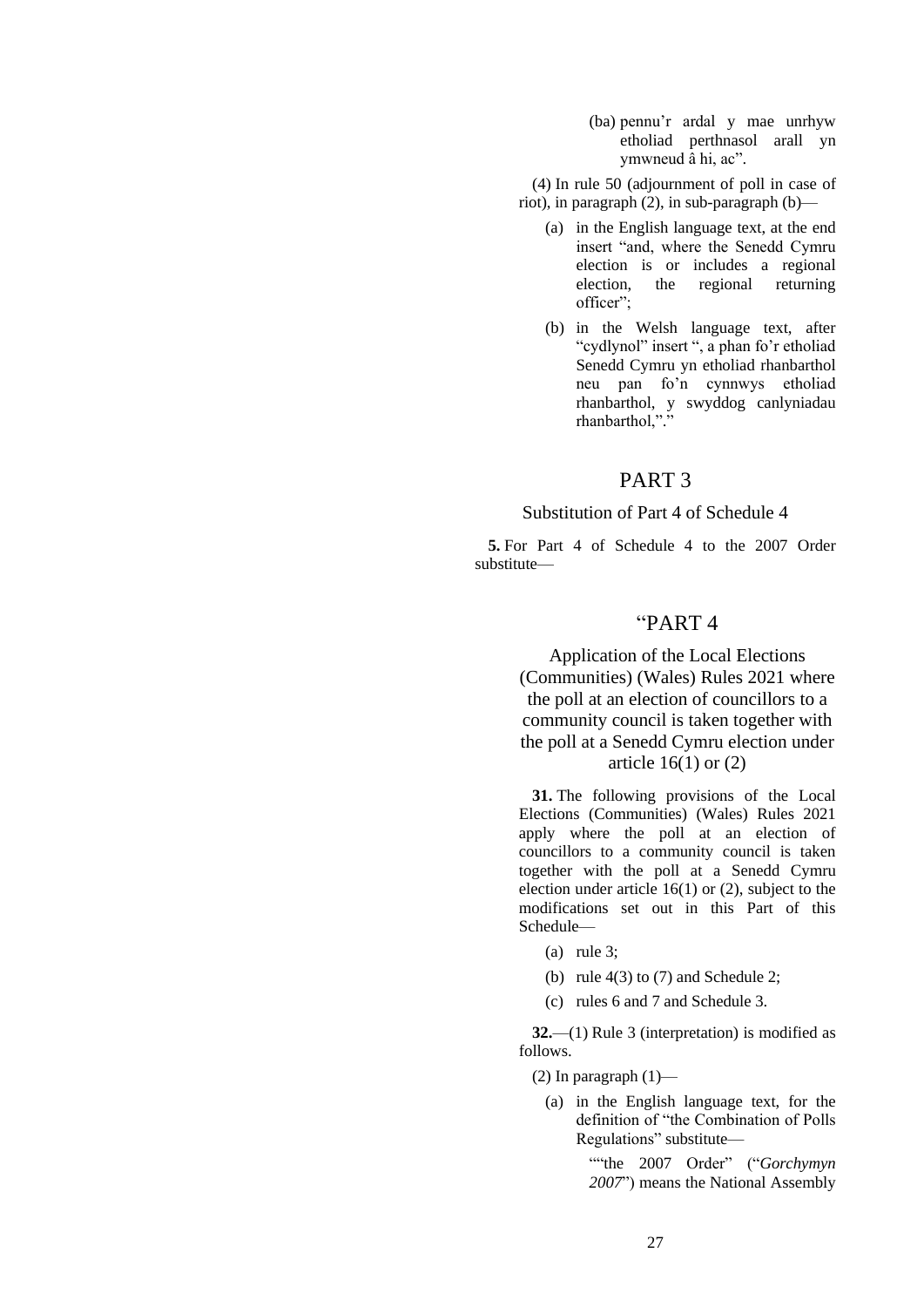for Wales (Representation of the People) Order 2007;";

(b) in the Welsh language text, for the definition of "Rheoliadau Cyfuno Pleidleisiau" substitute—

> "ystyr "Gorchymyn 2007" ("*the 2007 Order*") yw Gorchymyn Cynulliad Cenedlaethol Cymru (Cynrychiolaeth y Bobl) 2007;".

- (3) For paragraph (2)—
	- (a) in the English language text substitute—

"(2) For the purposes of these Rules, each of the following is a "relevant election"—

- (a) the Senedd Cymru election with which the poll at the election of councillors to a community council is combined;
- (b) an election of councillors to a county or county borough council where the poll at the election is combined with the poll at the Senedd Cymru election and the poll at the election of councillors to a community council;
- (c) a mayoral election, that is, an election conducted under the Local Authorities (Mayoral Elections) (England and Wales) Regulations 2007 where the poll at the election is combined with the poll at the Senedd Cymru election and the poll at the election of councillors to a community council.";
- (b) in the Welsh language text substitute—

"(2) At ddibenion y Rheolau hyn, mae pob un o'r canlynol yn "etholiad perthnasol"—

- (a) yr etholiad Senedd Cymru y mae'r bleidlais yn yr etholiad ar gyfer cynghorwyr i gyngor cymuned yn cael ei chyfuno ag ef;
- (b) etholiad cynghorwyr i gyngor sir neu gyngor bwrdeistref sirol pan fo'r bleidlais yn yr etholiad yn cael ei chyfuno â'r bleidlais yn yr etholiad Senedd Cymru a'r bleidlais yn yr etholiad ar gyfer cynghorwyr i gyngor cymuned;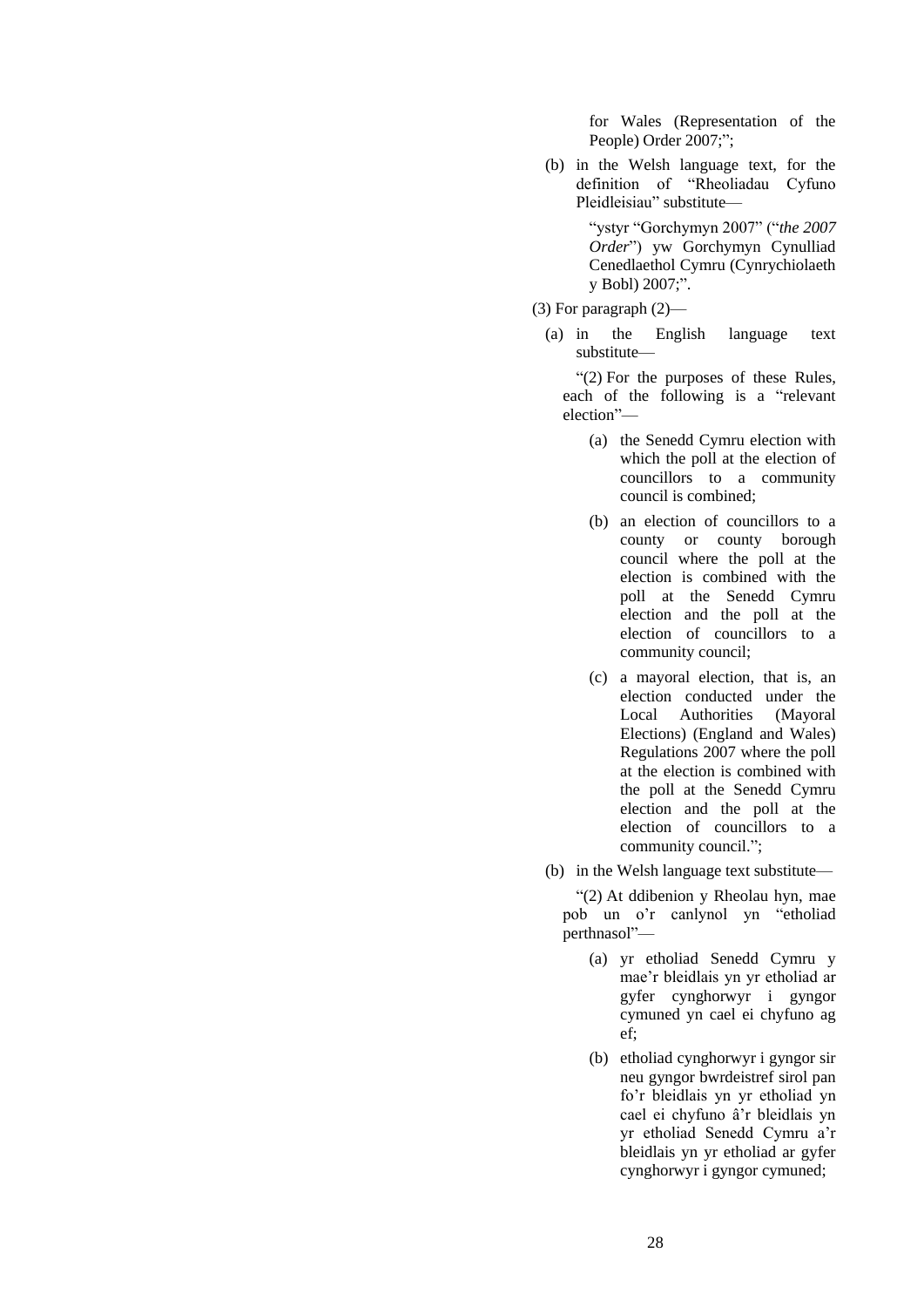(c) etholiad maer, hynny yw, etholiad a gynhelir o dan Reoliadau Awdurdodau Lleol (Etholiadau Maerol) (Cymru a Lloegr) 2007 pan fo'r bleidlais yn yr etholiad yn cael ei chyfuno â'r bleidlais yn yr etholiad Senedd Cymru a'r bleidlais yn yr etholiad ar gyfer cynghorwyr i gyngor cymuned."

**33.** In rule 4 (conduct of elections to a community council), in paragraph (4)—

- (a) in the English language text, for the words from "who, under" to the end of the paragraph substitute "who, under paragraph 1 of Schedule 4 to the 2007 Order, is responsible for discharging functions specified in paragraph 2 of that Schedule.";
- (b) in the Welsh language text, for the words from "sydd, o dan" to the end of the paragraph substitute "sydd, o dan baragraff 1 o Atodlen 4 i Orchymyn 2007, yn gyfrifol am gyflawni swyddogaethau a bennir ym mharagraff 2 o'r Atodlen honno."

**34.**—(1) Schedule 2 (Rules for conduct of an election of councillors for a community where poll is taken together with poll at a relevant election) is modified as follows.

(2) In the English language text, in each of the following places, for "regulations 4 and 5 of the Combination of Polls Regulations" substitute "paragraphs 1 and 2 of Schedule 4 to the 2007 Order"; and in the Welsh language text, in each of the following places, for "reoliadau 4 a 5 o'r Rheoliadau Cyfuno Pleidleisiau" substitute "baragraffau 1 a 2 o Atodlen 4 i Orchymyn  $2007$ <sup> $\frac{1}{2}$ </sup>

- (a) rule 23(6) (corresponding number list);
- (b) rule 27(6) (notice of situation of polling stations);
- (c) rule 28(5) (postal ballot papers);
- (d) rule 29(4) (provision of polling stations);
- (e) rule 30(6) (appointment of presiding officers and clerks);
- (f) rule 32(14) (equipment of polling stations);
- (g) rule 35(4) (notification of requirement of secrecy);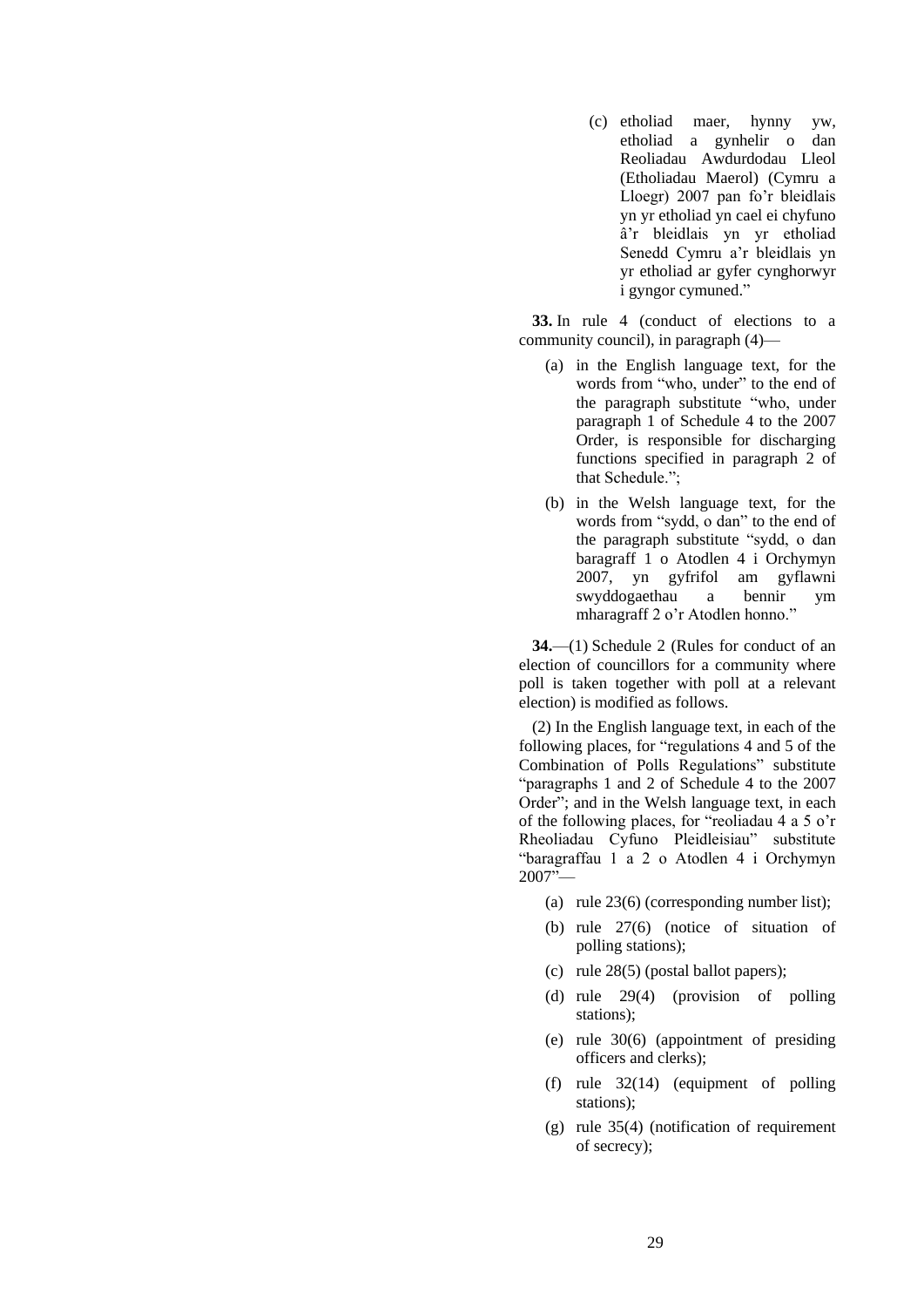- (h) rule 36(4) (return of postal ballot papers);
- (i) rule 37(9) (signature of certificate as to employment);
- (j) rule 38(7) (keeping of order in station).

(3) In rule 27 (notice of poll), in paragraph (4), for sub-paragraph (b)—

- (a) in the English language text substitute—
	- "(b) specify the constituency or electoral region to which the Senedd Cymru election relates,
	- (ba) specify the area to which any other relevant election relates, and";
- (b) in the Welsh language text substitute—
	- "(b) pennu'r etholaeth neu'r rhanbarth etholiadol y mae'r etholiad Senedd Cymru yn ymwneud â hi neu ag ef,
	- (ba) pennu'r ardal y mae unrhyw etholiad perthnasol arall yn ymwneud â hi, ac".

(4) In rule 50 (adjournment of poll in case of riot), in paragraph (2), in sub-paragraph (b)—

- (a) in the English language text, at the end insert "and, where the Senedd Cymru election is or includes a regional election, the regional returning officer";
- (b) in the Welsh language text, after "cydlynol" insert ", a phan fo'r etholiad Senedd Cymru yn etholiad rhanbarthol neu pan fo'n cynnwys etholiad rhanbarthol, y swyddog canlyniadau rhanbarthol,"."

SCHEDULE 4 Regulation 11

## Further consequential amendments

### **Local Government and Elections (Wales) Act 2021**

**1.** In the Local Government and Elections (Wales) Act 2021, omit the following—

- (a) section 13(4);
- (b) in Schedule 2, paragraph 19.